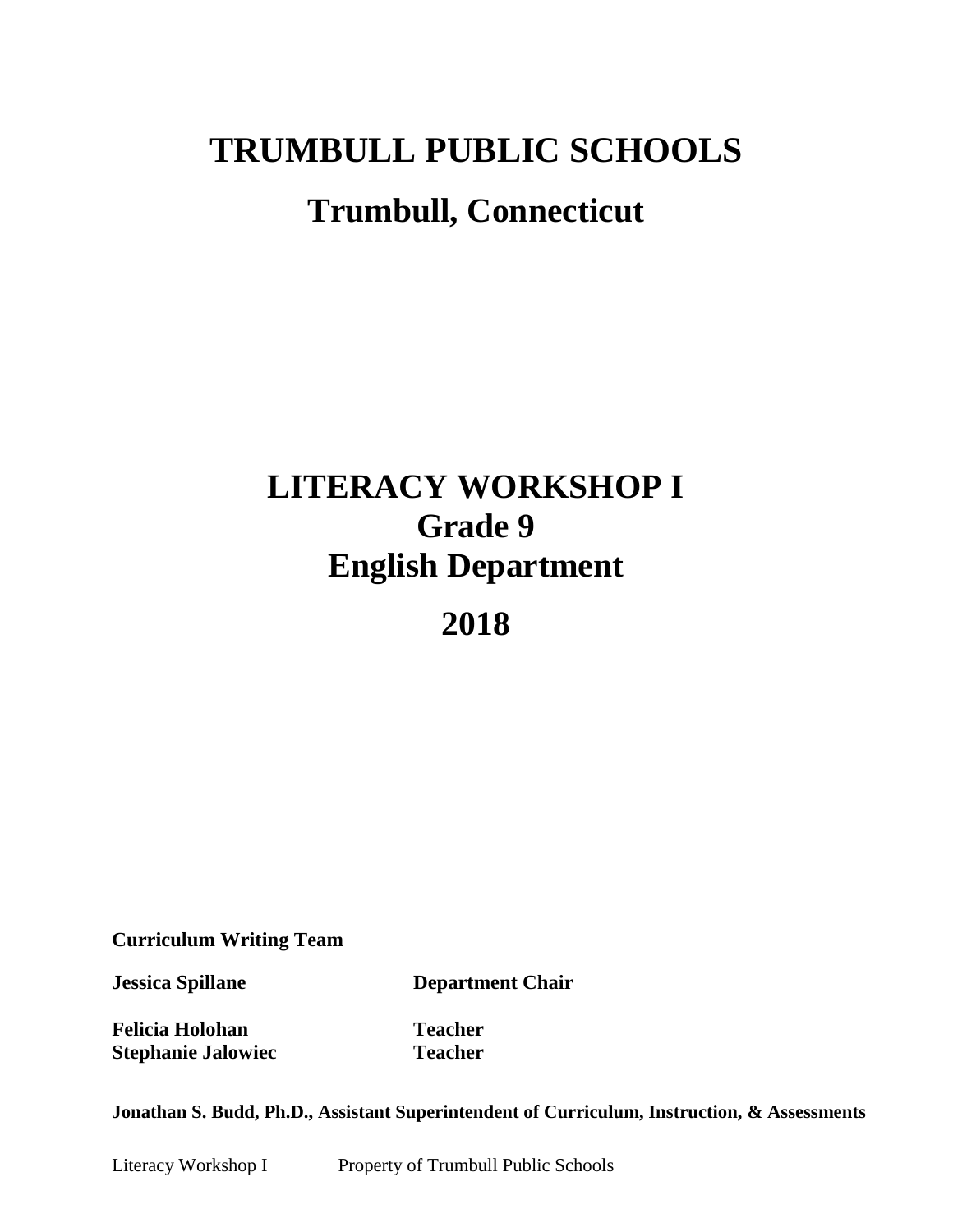## Literacy Workshop I Grade 9 **Table of Contents**

The Trumbull Board of Education will continue to take Affirmative Action to ensure that no persons are discriminated against in any of its programs.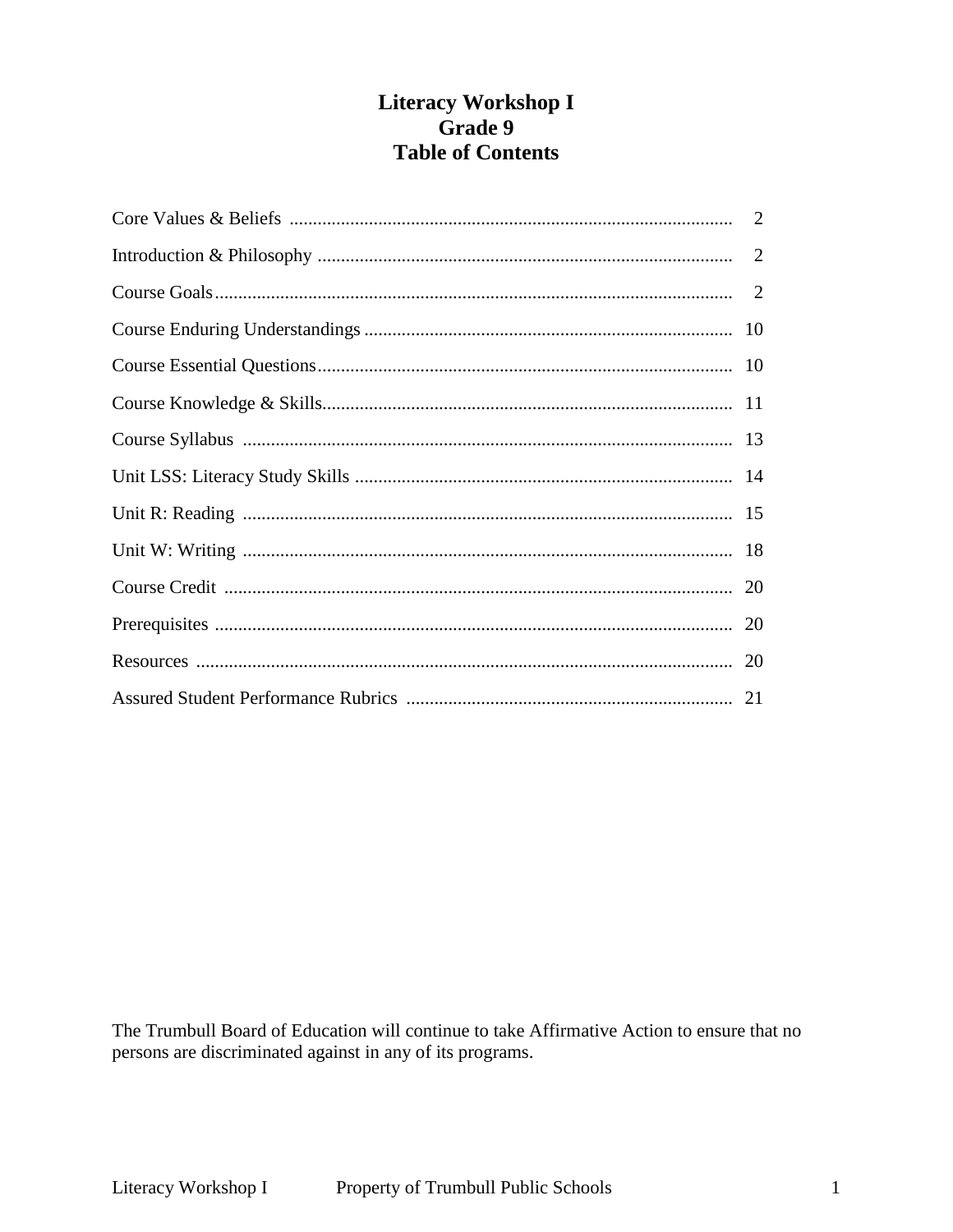## **CORE VALUES AND BELIEFS**

The Trumbull High School community engages in an environment conducive to learning which believes that all students will **read and write effectively**, therefore communicating in an articulate and coherent manner. All students will participate in activities **that present problemsolving through critical thinking**. Students will use technology as a tool applying it to decision making. We believe that by fostering self-confidence, self-directed and student-centered activities, we will promote **independent thinkers and learners**. We believe **ethical conduct** to be paramount in sustaining the welcoming school climate that we presently enjoy.

Approved 8/26/2011

## **INTRODUCTION & PHILOSOPHY**

The Literacy Workshop program was introduced in 2003 to address the continuing need for systematic reading and writing instruction at the high school level. This program employs a variety of instructional methods and materials to accommodate students whose skills need more time and attention to develop. Students, as emerging readers and writers, will participate in explicit strategy lessons to critically evaluate literature and literary nonfiction, establish important connections, and interpret meaning. In addition, students will engage in activities to effectively communicate ideas and information in a logical, organized manner.

In order to become more independent readers, writers, and thinkers, the  $21<sup>st</sup>$ -century adolescent must learn to independently choose the literary strategy that corresponds with the specific text structure. This important skill will help students complete the reading and writing requirements of all academic courses throughout the Trumbull High School curriculum.

Literacy Workshop I is a course students take in conjunction with English 9. Students are placed in a cohort that travels together from English to their Literacy Workshop period. All lessons are planned in conjunction with the English 9 teacher to specifically support students as they engage with the English 9 curriculum.

All three units are taught throughout the year as students engage with the English 9 curriculum. Students participate in a series of mini-lessons designed to help them develop the skills necessary to be lifelong readers, to communicate in a variety of writing genres, and to independently arrange materials and access appropriate graphic organizers and strategies to improve literacy skills.

## **COURSE GOALS**

The following course goals derive from the 2010 Connecticut Core Standards.

CCS.ELA-Literacy.RL.9-10.1 Cite strong and thorough textual evidence to support analysis of what the text says explicitly as well as inferences drawn from the text.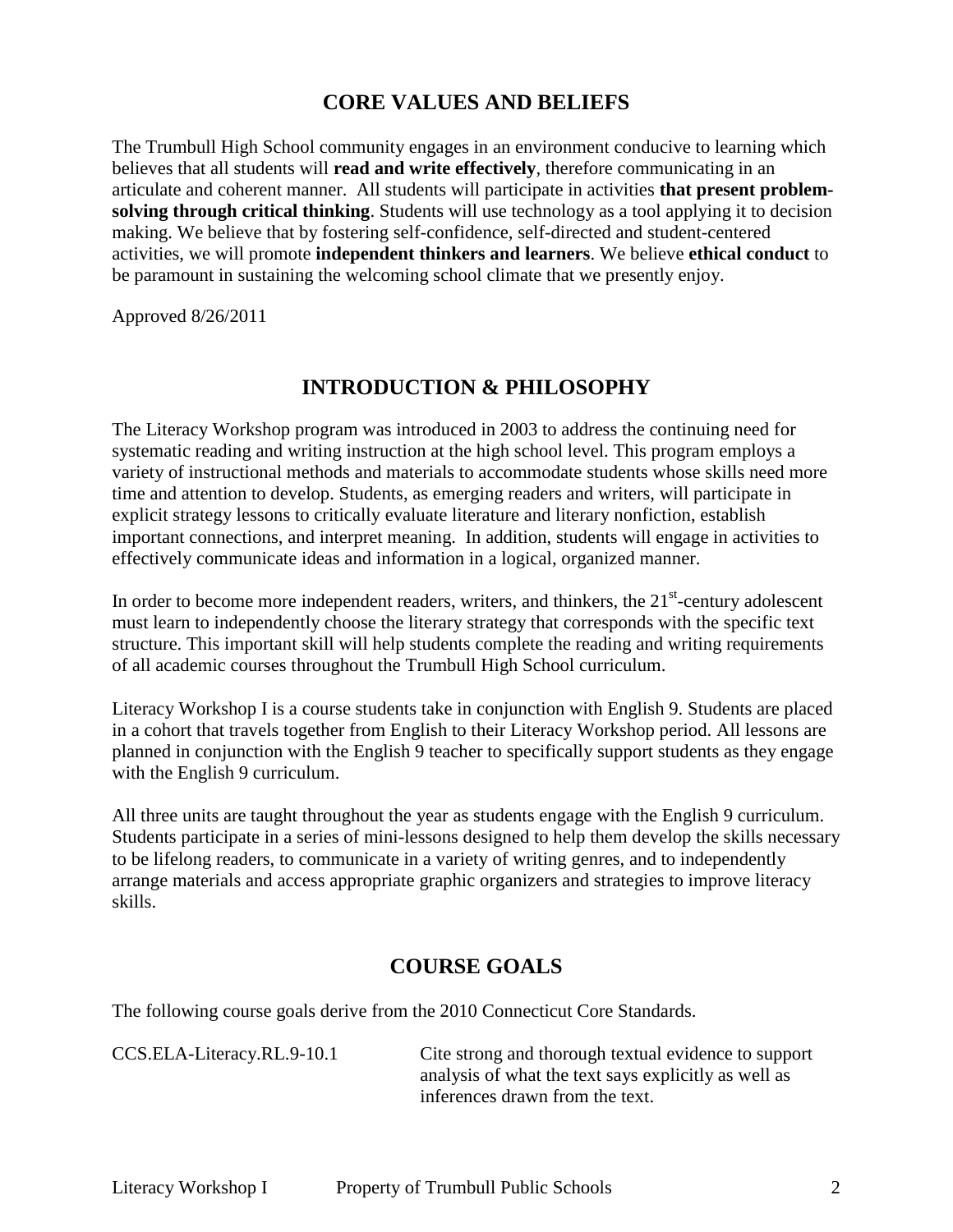| CCS.ELA-Literacy.RL.9-10.2  | Determine a theme or central idea of a text and analyze<br>its development over the course of the text, including<br>how it emerges and is shaped and refined by specific<br>details; provide an objective summary of the text.                                                                                     |
|-----------------------------|---------------------------------------------------------------------------------------------------------------------------------------------------------------------------------------------------------------------------------------------------------------------------------------------------------------------|
| CCS.ELA-Literacy.RL.9-10.3  | Analyze how complex characters (e.g., those with<br>multiple or conflicting motivations) develop over the<br>course of a text, interact with other characters, and<br>advance the plot or develop the theme.                                                                                                        |
| CCS.ELA-Literacy.RL.9-10.4  | Determine the meaning of words and phrases as they<br>are used in the text, including figurative and<br>connotative meanings; analyze the cumulative impact<br>of specific word choices on meaning and tone (e.g.,<br>how the language evokes a sense of time and place;<br>how it sets a formal or informal tone). |
| CCS.ELA-Literacy.RL.9-10.5  | Analyze how an author's choices concerning how to<br>structure a text, order events within it (e.g., parallel<br>plots), and manipulate time (e.g., pacing, flashbacks)<br>create such effects as mystery, tension, or surprise.                                                                                    |
| CCS.ELA-Literacy.RL.9-10.6  | Analyze a particular point of view or cultural<br>experience reflected in a work of literature from outside<br>the United States, drawing on a wide reading of world<br>literature.                                                                                                                                 |
| CCS.ELA-Literacy.RL.9-10.7  | Analyze the representation of a subject or a key scene<br>in two different artistic mediums, including what is<br>emphasized or absent in each treatment (e.g., Auden's<br>"Musée des Beaux Arts" and Brueghel's Landscape<br>with the Fall of Icarus).                                                             |
| CCS.ELA-Literacy.RL.9-10.9  | Analyze how an author draws on and transforms source<br>material in a specific work (e.g., how Shakespeare<br>treats a theme or topic from Ovid or the Bible or how a<br>later author draws on a play by Shakespeare).                                                                                              |
| CCS.ELA-Literacy.RL.9-10.10 | By the end of grade 10, read and comprehend literature,<br>including stories, dramas, and poems, at the high end of<br>the grades 9-10 text complexity band independently and<br>proficiently.                                                                                                                      |
| CCS.ELA-Literacy.RI.9-10.1  | Cite strong and thorough textual evidence to support<br>analysis of what the text says explicitly as well as<br>inferences drawn from the text.                                                                                                                                                                     |
| CCS.ELA-Literacy.RI.9-10.2  | Determine a central idea of a text and analyze its<br>development over the course of the text, including how                                                                                                                                                                                                        |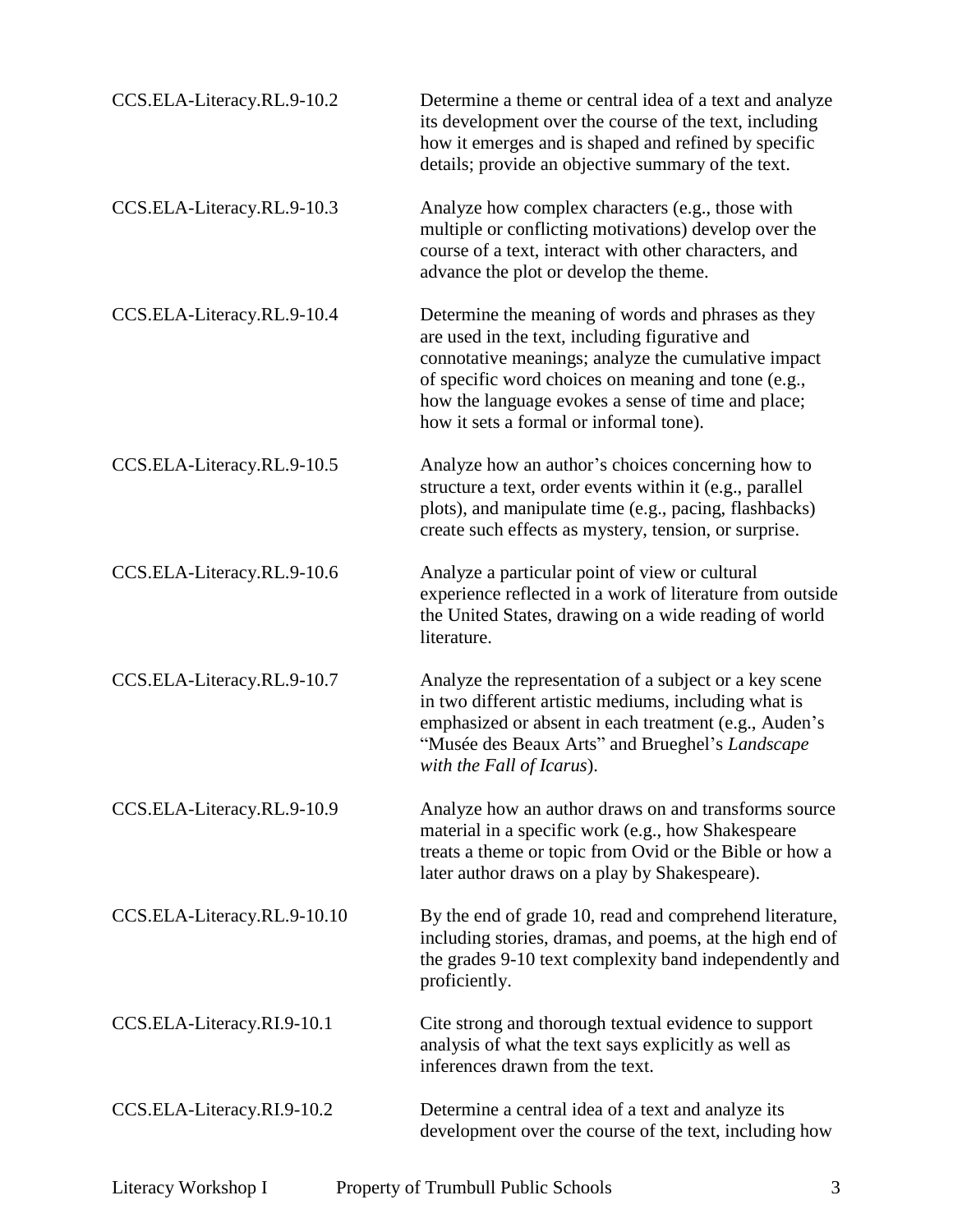|                             | it emerges and is shaped and refined by specific details;<br>provide an objective summary of the text.                                                                                                                                                                                                      |
|-----------------------------|-------------------------------------------------------------------------------------------------------------------------------------------------------------------------------------------------------------------------------------------------------------------------------------------------------------|
| CCS.ELA-Literacy.RI.9-10.3  | Analyze how the author unfolds an analysis or series of<br>ideas or events, including the order in which the points<br>are made, how they are introduced and developed, and<br>the connections that are drawn between them.                                                                                 |
| CCS.ELA-Literacy.RI.9-10.4  | Determine the meaning of words and phrases as they<br>are used in the text, including figurative, connotative,<br>and technical meanings; analyze the cumulative impact<br>of specific word choices on meaning and tone (e.g.,<br>how the language of a court opinion differs from that of<br>a newspaper). |
| CCS.ELA-Literacy.RI.9-10.5  | Analyze in detail how an author's ideas or claims are<br>developed and refined by particular sentences,<br>paragraphs, or larger portions of a text (e.g., a section or<br>chapter).                                                                                                                        |
| CCS.ELA-Literacy.RI.9-10.6  | Determine an author's point of view or purpose in a text<br>and analyze how an author uses rhetoric to advance that<br>point of view or purpose.                                                                                                                                                            |
| CCS.ELA-Literacy.RI.9-10.8  | Delineate and evaluate the argument and specific<br>claims in a text, assessing whether the reasoning is<br>valid and the evidence is relevant and sufficient;<br>identify false statements and fallacious reasoning.                                                                                       |
| CCS.ELA-Literacy.RI.9-10.10 | By the end of grade 10, read and comprehend literary<br>nonfiction at the high end of the grades 9-10 text<br>complexity band independently and proficiently.                                                                                                                                               |
| CCS.ELA-Literacy.W.9-10.1   | Write arguments to support claims in an analysis of<br>substantive topics or texts, using valid reasoning and<br>relevant and sufficient evidence.                                                                                                                                                          |
| CCS.ELA-Literacy.W.9-10.1a  | Introduce precise claim(s), distinguish the claim(s)<br>from alternate or opposing claims, and create an<br>organization that establishes clear relationships among<br>claim(s), counterclaims, reasons, and evidence.                                                                                      |
| CCS.ELA-Literacy.W.9-10.1b  | Develop claim(s) and counterclaims fairly, supplying<br>evidence for each while pointing out the strengths and<br>limitations of both in a manner that anticipates the<br>audience's knowledge level and concerns.                                                                                          |
| CCS.ELA-Literacy.W.9-10.1c  | Use words, phrases, and clauses to link the major<br>sections of the text, create cohesion, and clarify the<br>relationships between claim(s) and reasons, between                                                                                                                                          |
| Literacy Workshop I         | Property of Trumbull Public Schools<br>4                                                                                                                                                                                                                                                                    |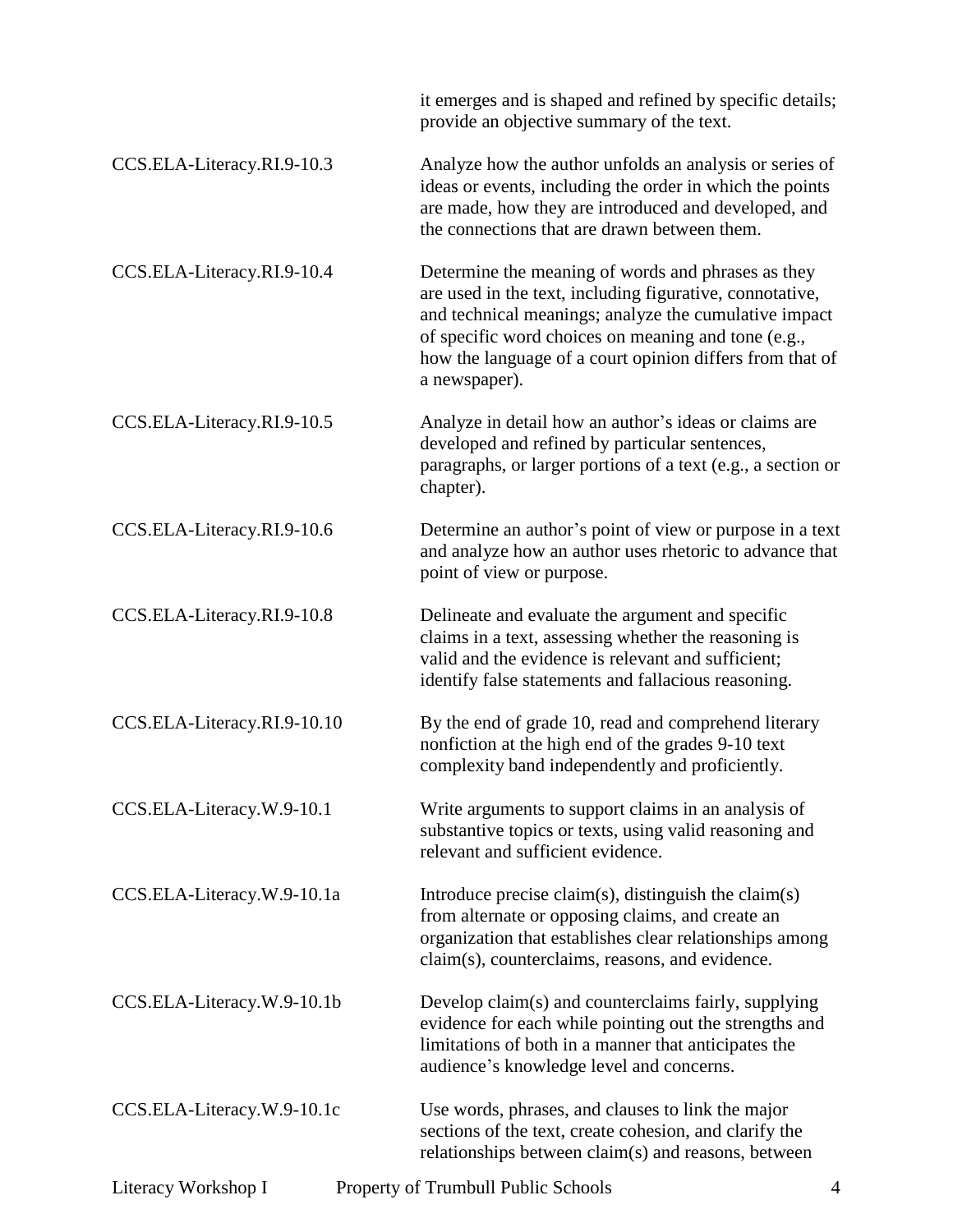|                            | reasons and evidence, and between claim(s) and<br>counterclaims.                                                                                                                                                                                            |
|----------------------------|-------------------------------------------------------------------------------------------------------------------------------------------------------------------------------------------------------------------------------------------------------------|
| CCS.ELA-Literacy.W.9-10.1d | Establish and maintain a formal style and objective tone<br>while attending to the norms and conventions of the<br>discipline in which they are writing.                                                                                                    |
| CCS.ELA-Literacy.W.9-10.1e | Provide a concluding statement or section that follows<br>from and supports the argument presented.                                                                                                                                                         |
| CCS.ELA-Literacy.W.9-10.2  | Write informative/explanatory texts to examine and<br>convey complex ideas, concepts, and information<br>clearly and accurately through the effective selection,<br>organization, and analysis of content.                                                  |
| CCS.ELA-Literacy.W.9-10.2a | Introduce a topic; organize complex ideas, concepts,<br>and information to make important connections and<br>distinctions; include formatting (e.g., headings),<br>graphics (e.g., figures, tables), and multimedia when<br>useful to aiding comprehension. |
| CCS.ELA-Literacy.W.9-10.2b | Develop the topic with well-chosen, relevant, and<br>sufficient facts, extended definitions, concrete details,<br>quotations, or other information and examples<br>appropriate to the audience's knowledge of the topic.                                    |
| CCS.ELA-Literacy.W.9-10.2c | Use appropriate and varied transitions to link the major<br>sections of the text, create cohesion, and clarify the<br>relationships among complex ideas and concepts.                                                                                       |
| CCS.ELA-Literacy.W.9-10.2d | Use precise language and domain-specific vocabulary<br>to manage the complexity of the topic.                                                                                                                                                               |
| CCS.ELA-Literacy.W.9-10.2e | Establish and maintain a formal style and objective tone<br>while attending to the norms and conventions of the<br>discipline in which they are writing.                                                                                                    |
| CCS.ELA-Literacy.W.9-10.2f | Provide a concluding statement or section that follows<br>from and supports the information or explanation<br>presented (e.g., articulating implications or the<br>significance of the topic).                                                              |
| CCS.ELA-Literacy.W.9-10.3  | Write narratives to develop real or imagined<br>experiences or events using effective technique, well-<br>chosen details, and well-structured event sequences.                                                                                              |
| CCS.ELA-Literacy.W.9-10.3a | Engage and orient the reader by setting out a problem,<br>situation, or observation, establishing one or multiple<br>point(s) of view, and introducing a narrator and/or                                                                                    |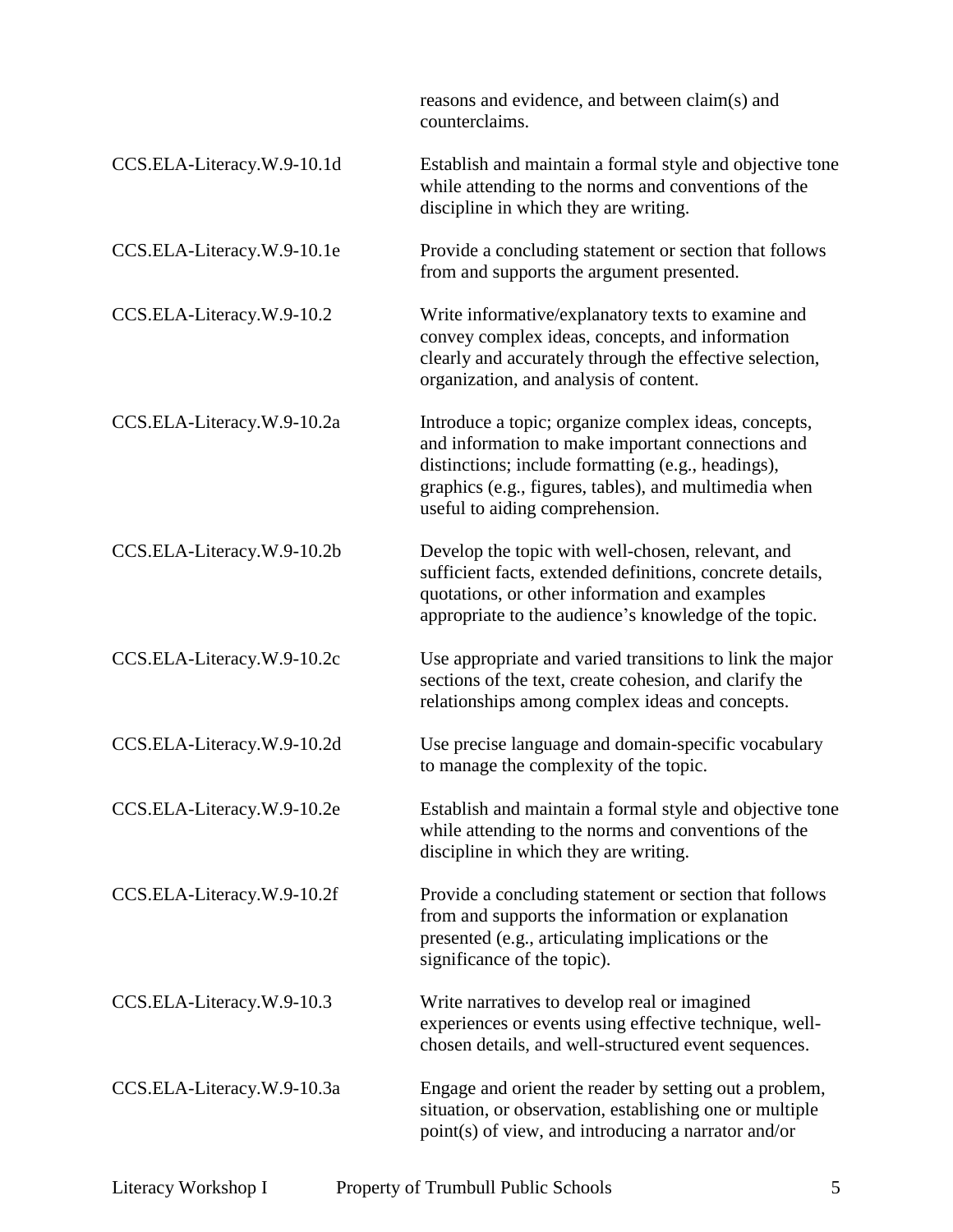characters; create a smooth progression of experiences or events.

| CCS.ELA-Literacy.W.9-10.3b | Use narrative techniques, such as dialogue, pacing,<br>description, reflection, and multiple plot lines, to<br>develop experiences, events, and/or characters.                                                                                                                                                                                                      |
|----------------------------|---------------------------------------------------------------------------------------------------------------------------------------------------------------------------------------------------------------------------------------------------------------------------------------------------------------------------------------------------------------------|
| CCS.ELA-Literacy.W.9-10.3c | Use a variety of techniques to sequence events so that<br>they build on one another to create a coherent whole.                                                                                                                                                                                                                                                     |
| CCS.ELA-Literacy.W.9-10.3d | Use precise words and phrases, telling details, and<br>sensory language to convey a vivid picture of the<br>experiences, events, setting, and/or characters.                                                                                                                                                                                                        |
| CCS.ELA-Literacy.W.9-10.3e | Provide a conclusion that follows from and reflects on<br>what is experienced, observed, or resolved over the<br>course of the narrative.                                                                                                                                                                                                                           |
| CCS.ELA-Literacy.W.9-10.4  | Produce clear and coherent writing in which the<br>development, organization, and style are appropriate to<br>task, purpose, and audience.                                                                                                                                                                                                                          |
| CCS.ELA-Literacy.W.9-10.5  | Develop and strengthen writing as needed by planning,<br>revising, editing, rewriting, or trying a new approach,<br>focusing on addressing what is most significant for a<br>specific purpose and audience.                                                                                                                                                         |
| CCS.ELA-Literacy.W.9-10.6  | Use technology, including the Internet, to produce,<br>publish, and update individual or shared writing<br>products, taking advantage of technology's capacity to<br>link to other information and to display information<br>flexibly and dynamically.                                                                                                              |
| CCS.ELA-Literacy.W.9-10.7  | Conduct short as well as more sustained research<br>projects to answer a question (including a self-<br>generated question) or solve a problem; narrow or<br>broaden the inquiry when appropriate; synthesize<br>multiple sources on the subject, demonstrating<br>understanding of the subject under investigation.                                                |
| CCS.ELA-Literacy.W.9-10.8  | Gather relevant information from multiple authoritative<br>print and digital sources, using advanced searches<br>effectively; assess the usefulness of each source in<br>answering the research question; integrate information<br>into the text selectively to maintain the flow of ideas,<br>avoiding plagiarism and following a standard format for<br>citation. |
| CCS.ELA-Literacy.W.9-10.9  | Draw evidence from literary or informational texts to<br>supports analysis, reflection, and research.                                                                                                                                                                                                                                                               |
| Literacy Workshop I        | Property of Trumbull Public Schools<br>6                                                                                                                                                                                                                                                                                                                            |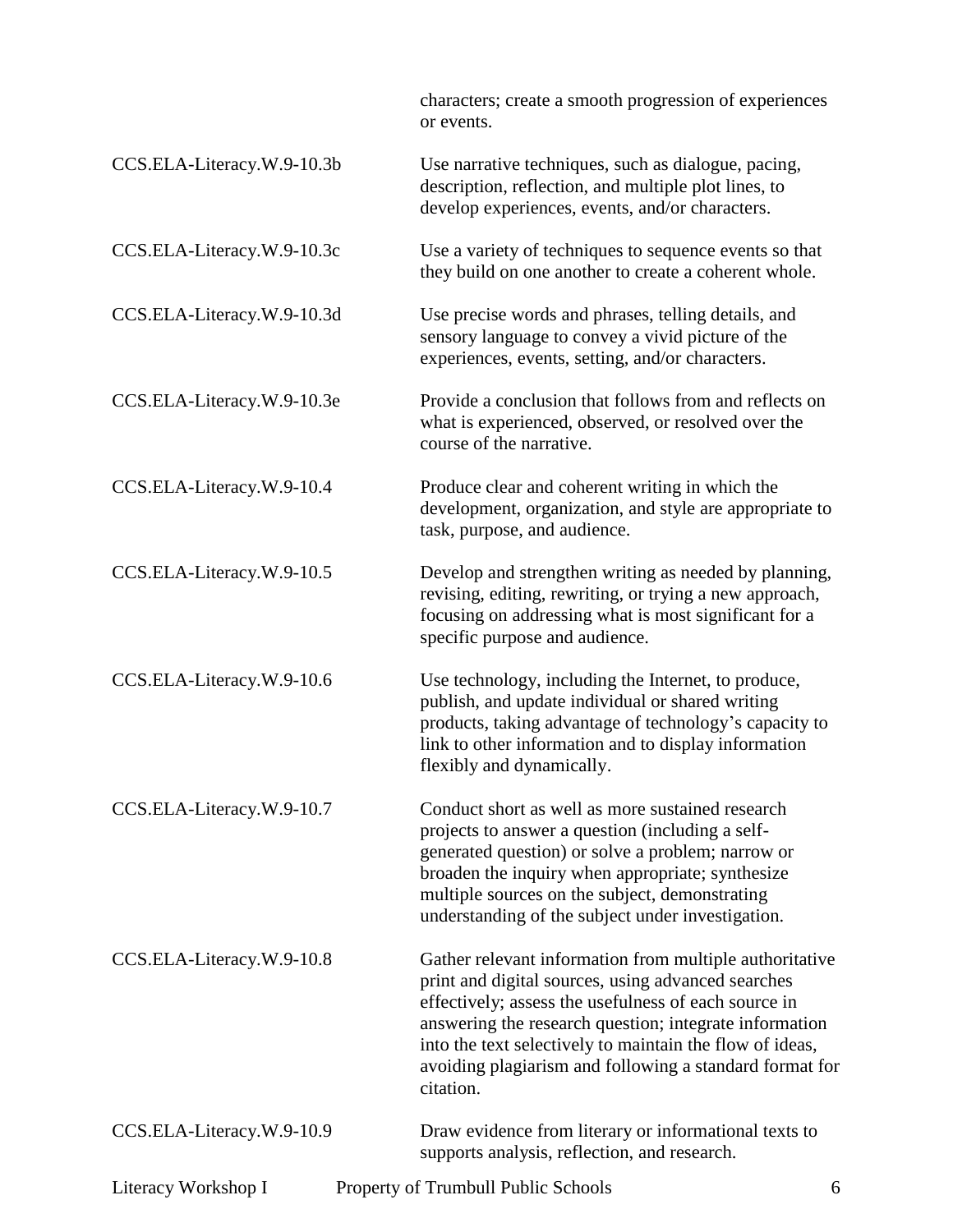| CCS.ELA-Literacy.W.9-10.9a  | Apply grades 9-10 Reading standards to literature.                                                                                                                                                                                                                             |
|-----------------------------|--------------------------------------------------------------------------------------------------------------------------------------------------------------------------------------------------------------------------------------------------------------------------------|
| CCS.ELA-Literacy.W.9-10.9b  | Apply grades 9-10 Reading standards to literary<br>nonfiction.                                                                                                                                                                                                                 |
| CCS.ELA-Literacy.W.9-10.10  | Write routinely over extended time frames (time for<br>research, reflection, and revision) and shorter time<br>frames (a single sitting or a day or two) for a range of<br>tasks, purposes, and audiences.                                                                     |
| CCS.ELA-Literacy.SL.9-10.1  | Initiate and participate effectively in a range of<br>collaborative discussions (one-on-one, in groups, and<br>teacher-led) with diverse partners on grades 9-10 topics,<br>texts, and issues, building on others' ideas and<br>expressing their own clearly and persuasively. |
| CCS.ELA-Literacy.SL.9-10.1a | Come to discussions prepared, having read and<br>researched material under study; explicitly draw on that<br>preparation by referring to evidence from texts and<br>other research on the topic or issue to stimulate a<br>thoughtful, well-reasoned exchange of ideas.        |
| CCS.ELA-Literacy.SL.9-10.1b | Work with peers to set rules for collegial discussions<br>and decision-making (e.g., informal consensus, taking<br>votes on key issues, presentation of alternate goals),<br>clear goals and deadlines, and individual roles as<br>needed.                                     |
| CCS.ELA-Literacy.SL.9-10.1c | Propel conversations by posing and responding to<br>questions that relate the current discussion to broader<br>themes or larger ideas; actively incorporate others into<br>the discussion; and clarify, verify, or challenge ideas<br>and conclusions.                         |
| CCS.ELA-Literacy.SL.9-10.1d | Respond thoughtfully to diverse perspectives,<br>summarize points of agreement and disagreement, and,<br>when warranted, qualify or justify their own views and<br>understanding and make new connections in light of the<br>evidence and reasoning presented.                 |
| CCS.ELA-Literacy.SL.9-10.2  | Integrate multiple sources of information presented in<br>diverse formats and media (e.g., visually,<br>quantitatively, orally), evaluating the credibility and<br>accuracy of each source.                                                                                    |
| CCS.ELA-Literacy.SL.9-10.3  | Evaluate a speaker's point of view, reasoning, and use<br>of evidence and rhetoric, identifying any fallacious<br>reasoning or exaggerated or distorted evidence.                                                                                                              |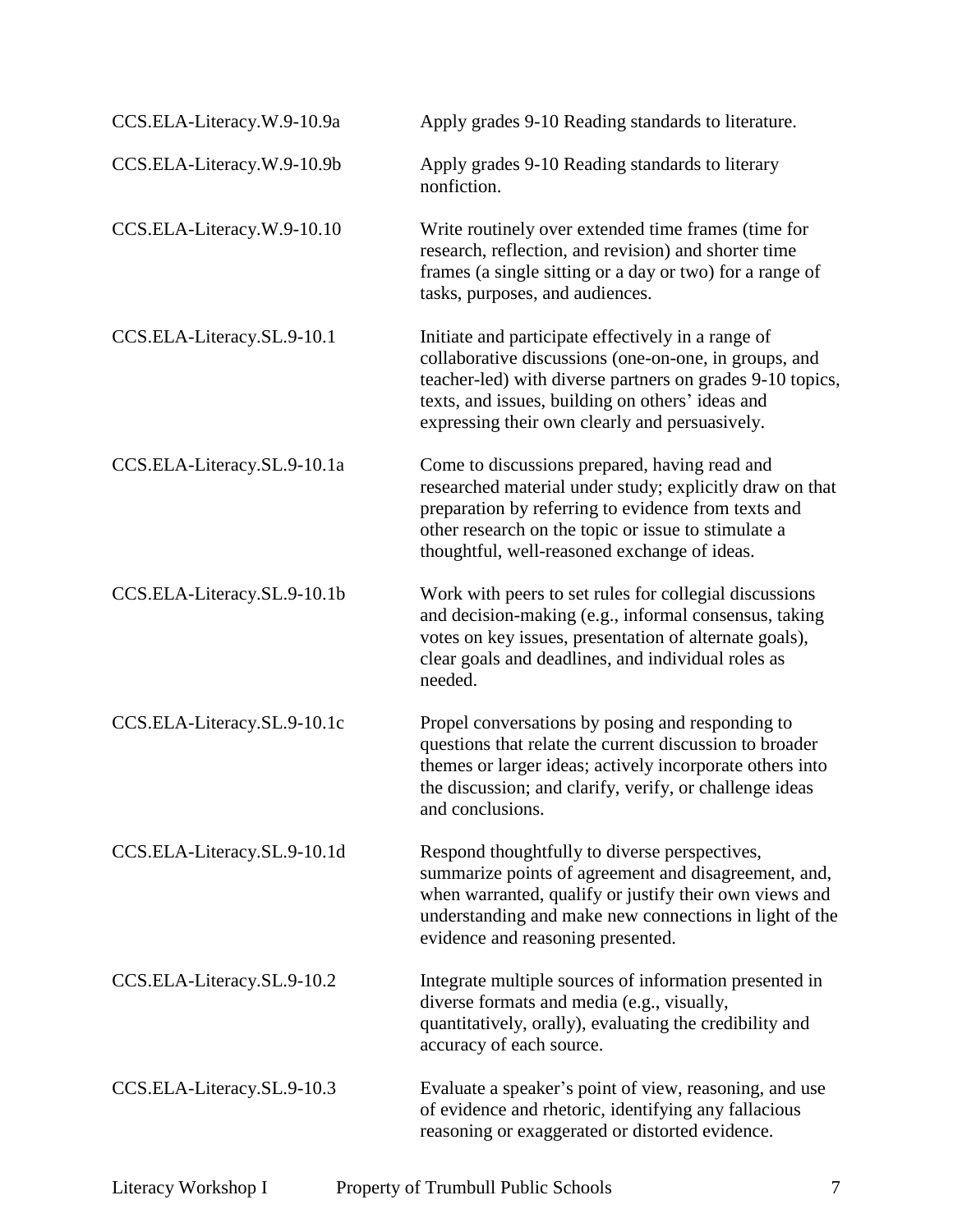| CCS.ELA-Literacy.SL.9-10.4 | Present information, findings, and supporting evidence<br>clearly, concisely, and logically such that listeners can<br>follow the line of reasoning and the organization,<br>development, substance, and style are appropriate to<br>purpose, audience, and task.        |
|----------------------------|--------------------------------------------------------------------------------------------------------------------------------------------------------------------------------------------------------------------------------------------------------------------------|
| CCS.ELA-Literacy.SL.9-10.5 | Make strategic use of digital media (e.g., textual,<br>graphical, audio, visual, and interactive elements) in<br>presentations to enhance understanding of findings,<br>reasoning, and evidence and to add interest.                                                     |
| CCS.ELA-Literacy.SL.9-10.6 | Adapt speech to a variety of contexts and tasks,<br>demonstrating command of formal English when<br>indicated or appropriate.                                                                                                                                            |
| CCS.ELA-Literacy.L.9-10.1  | Demonstrate command of the conventions of standard<br>English grammar and usage when writing or speaking.                                                                                                                                                                |
| CCS.ELA-Literacy.L.9-10.1a | Use parallel structure.                                                                                                                                                                                                                                                  |
| CCS.ELA-Literacy.L.9-10.1b | Use various types of phrases (noun, verb, adjectival,<br>adverbial, participial, prepositional, absolute) and<br>clauses (independent, dependent; noun, relative,<br>adverbial) to convey specific meanings and add variety<br>and interest to writing or presentations. |
| CCS.ELA-Literacy.L.9-10.2  | Demonstrate command of the conventions of standard<br>English capitalization, punctuation, and spelling when<br>writing.                                                                                                                                                 |
| CCS.ELA-Literacy.L.9-10.2a | Use a semicolon (and perhaps a conjunctive adverb) to<br>link two or more closely related independent clauses.                                                                                                                                                           |
| CCS.ELA-Literacy.L.9-10.2b | Use a colon to introduce a list of quotation.                                                                                                                                                                                                                            |
| CCS.ELA-Literacy.L.9-10-2c | Spell correctly.                                                                                                                                                                                                                                                         |
| CCS.ELA-Literacy.L.9-10.3  | Apply knowledge or language to understand how<br>language functions in different contexts, to make<br>effective choices for meaning or style, and to<br>comprehend more fully when reading or listening.                                                                 |
| CCS.ELA-Literacy.L.9-10.3a | Write and edit work so that it conforms to the<br>guidelines in a style manual (e.g., MLA Handbook,<br>Turabian's Manual for Writers) appropriate for the<br>discipline and writing type.                                                                                |
| CCS.ELA-Literacy.L.9-10.4  | Determine or clarify the meaning of unknown and<br>multiple-meaning words and phrases based on grades 9-                                                                                                                                                                 |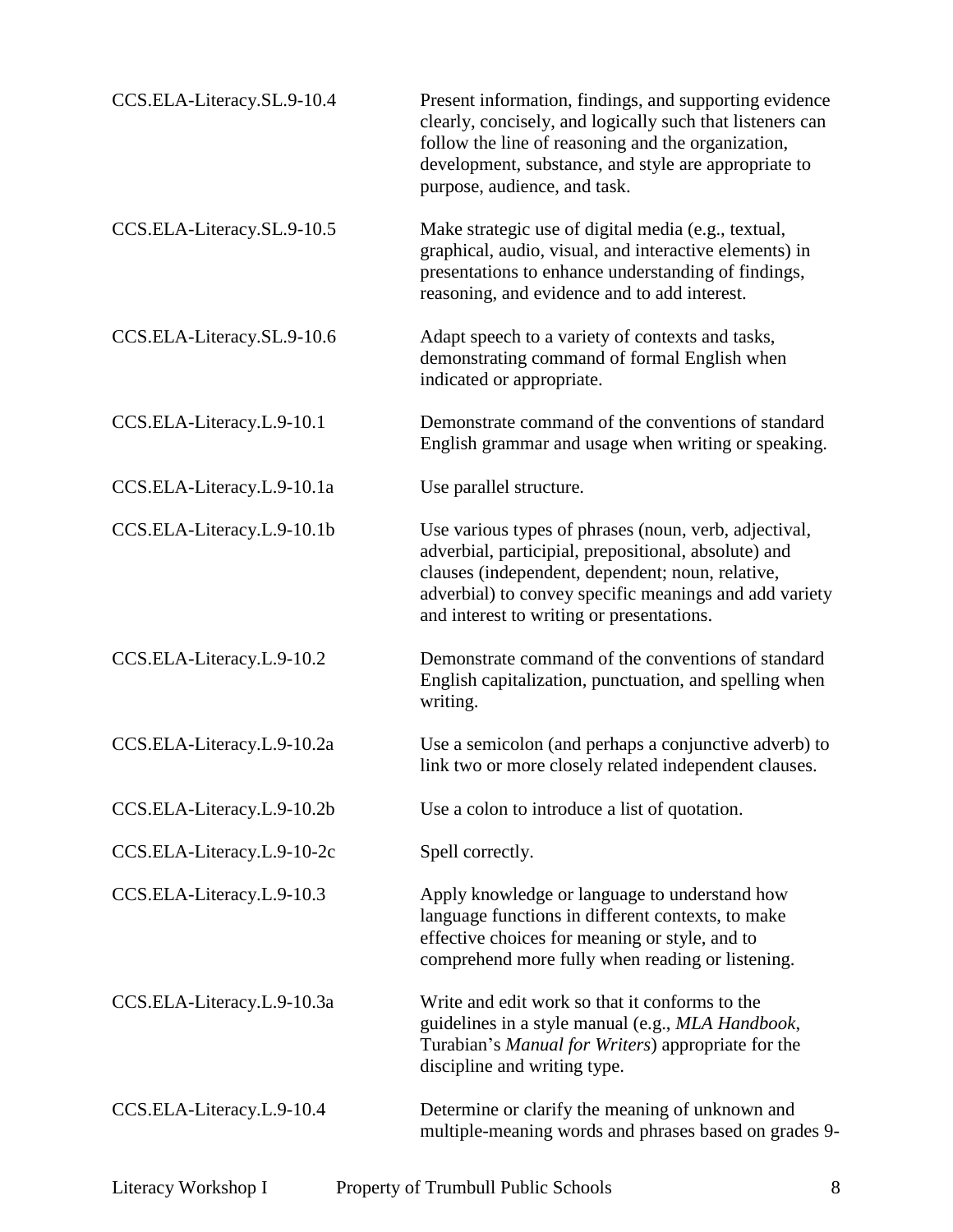|                            | 10 reading and content, choosing flexibly from a range<br>of strategies.                                                                                                                                                                                                                                                                        |
|----------------------------|-------------------------------------------------------------------------------------------------------------------------------------------------------------------------------------------------------------------------------------------------------------------------------------------------------------------------------------------------|
| CCS.ELA-Literacy.L.9-10.4a | Use context (e.g., the overall meaning of a sentence,<br>paragraph, or text; a word's position or function in a<br>sentence) as a clue to the meaning of a word or phrase.                                                                                                                                                                      |
| CCS.ELA-Literacy.L.9-10.4b | Identify and correctly use patterns of word changes that<br>indicate different meanings or parts of speech (e.g.,<br>analyze, analysis, analytical; advocate, advocacy).                                                                                                                                                                        |
| CCS.ELA-Literacy.L.9-10.4c | Consult general and specialized reference materials<br>(e.g., dictionaries, glossaries, thesauruses), both print<br>and digital, to find the pronunciation of a word or<br>determine or clarify its precise meaning, its part of<br>speech, or its etymology.                                                                                   |
| CCS.ELA-Literacy.L.9-10.4d | Verify the preliminary determination of the meaning of<br>a word or phrase (e.g., by checking the inferred<br>meaning in context or in a dictionary).                                                                                                                                                                                           |
| CCS.ELA-Literacy.L.9-10.5  | Demonstrate understanding of figurative language,<br>word relationships, and nuances in word meanings.                                                                                                                                                                                                                                          |
| CCS.ELA-Literacy.L.9-10.5a | Interpret figures of speech (e.g., euphemism,<br>oxymoron) in context and analyze their role in the text.                                                                                                                                                                                                                                       |
| CCS.ELA-Literacy.L.9-10.5b | Analyze nuances in the meaning of words with similar<br>denotations.                                                                                                                                                                                                                                                                            |
| CCS.ELA-Literacy.L.9-10.6  | Acquire and use accurately general academic and<br>domain-specific words and phrases, sufficient for<br>reading, writing, speaking, and listening at the college<br>and career readiness level; demonstrate independence in<br>gathering vocabulary knowledge when considering a<br>word or phrase important to comprehension or<br>expression. |

The following standards derive from the 2016 International Society for Technology in Education Standards.

| <b>ISTE</b> Digital | Students recognize the rights, responsibilities, and opportunities of living,                                                                                         |
|---------------------|-----------------------------------------------------------------------------------------------------------------------------------------------------------------------|
| Citizen             | learning, and working in an interconnected digital world, and they act and                                                                                            |
| (Standard 2)        | model in ways that are safe, legal, and ethical.                                                                                                                      |
|                     | 2a. Students cultivate and manage their digital identity and reputation and<br>are aware of the permanence of their actions in the digital world.                     |
|                     | 2b. Students engage in positive, safe, legal, and ethical behavior when<br>using technology, including social interactions online or when using<br>networked devices. |
|                     |                                                                                                                                                                       |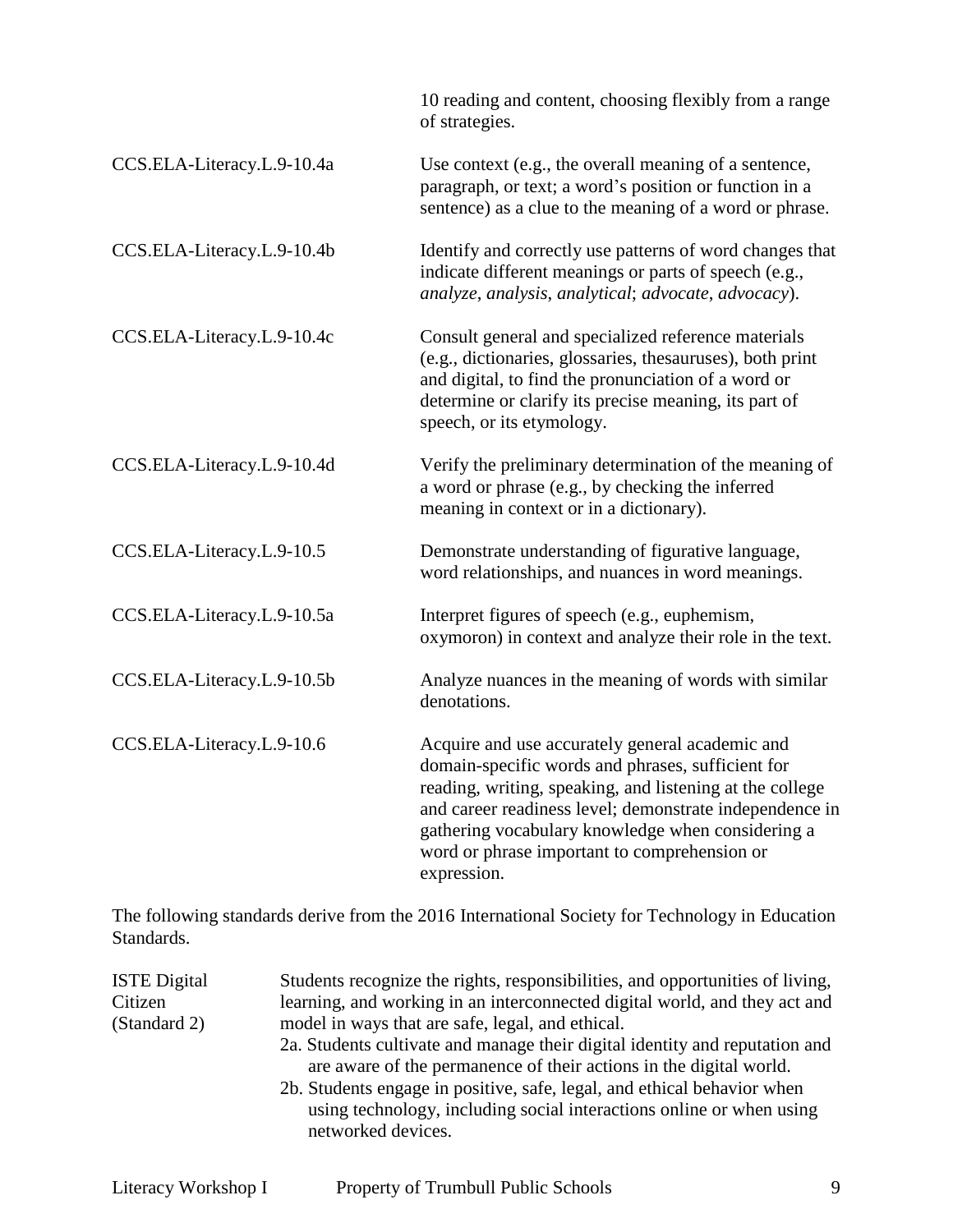|                                                      | 2c. Students demonstrate an understanding of and respect for the rights<br>and obligations of using and sharing intellectual property.<br>2d. Students manage their personal data to maintain digital privacy and<br>security and are aware of data-collection technology used to track their<br>navigation online.                                            |
|------------------------------------------------------|----------------------------------------------------------------------------------------------------------------------------------------------------------------------------------------------------------------------------------------------------------------------------------------------------------------------------------------------------------------|
| <b>ISTE Knowledge</b><br>Constructor<br>(Standard 3) | Students critically curate a variety of resources using digital tools to<br>construct knowledge, produce creative artifacts, and make meaningful<br>learning experiences for themselves and others.<br>3a. Students plan and employ effective research strategies to locate<br>information and other resources for their intellectual or creative<br>pursuits. |
|                                                      | 3b. Students evaluate the accuracy, perspective, credibility, and relevance<br>of information, media, data, or other resources.<br>3c. Students curate information from digital resources using a variety of<br>tools and methods to create collections of artifacts that demonstrate<br>meaningful connections or conclusions.                                |

3d. Students build knowledge by actively exploring real-world issues and problems, developing ideas and theories and pursuing answers and solutions.

## **COURSE ENDURING UNDERSTANDINGS**

Students will understand that . . .

- reading is an integral part of the learning process.
- authors make informed and specific choices within their writing in order to convey meaning and purpose.
- texts, concepts, and skills can be known and understood through seeking out answers to individual questions that arise.
- effective writing and oral communication are essential to their success as learners and citizens.
- they are part of a cultural, literary, and artistic dialogue, which is a living conversation rather than a static concept, and that they are part of a larger and more diverse society than they might otherwise identify with.

## **COURSE ESSENTIAL QUESTIONS**

- What comprehension strategy is best suited for a particular reading task?
- How do life experiences affect the growth and development of individuals?
- How does one's environment and culture shape his/her identity?
- How do authors' choices convey meaning and shape readers' understanding?
- How does a thesis drive an essay?
- How do a writer's choices affect a reader's understanding and interpretation of a piece?
- How do the writing process and reflection help foster growth in writing?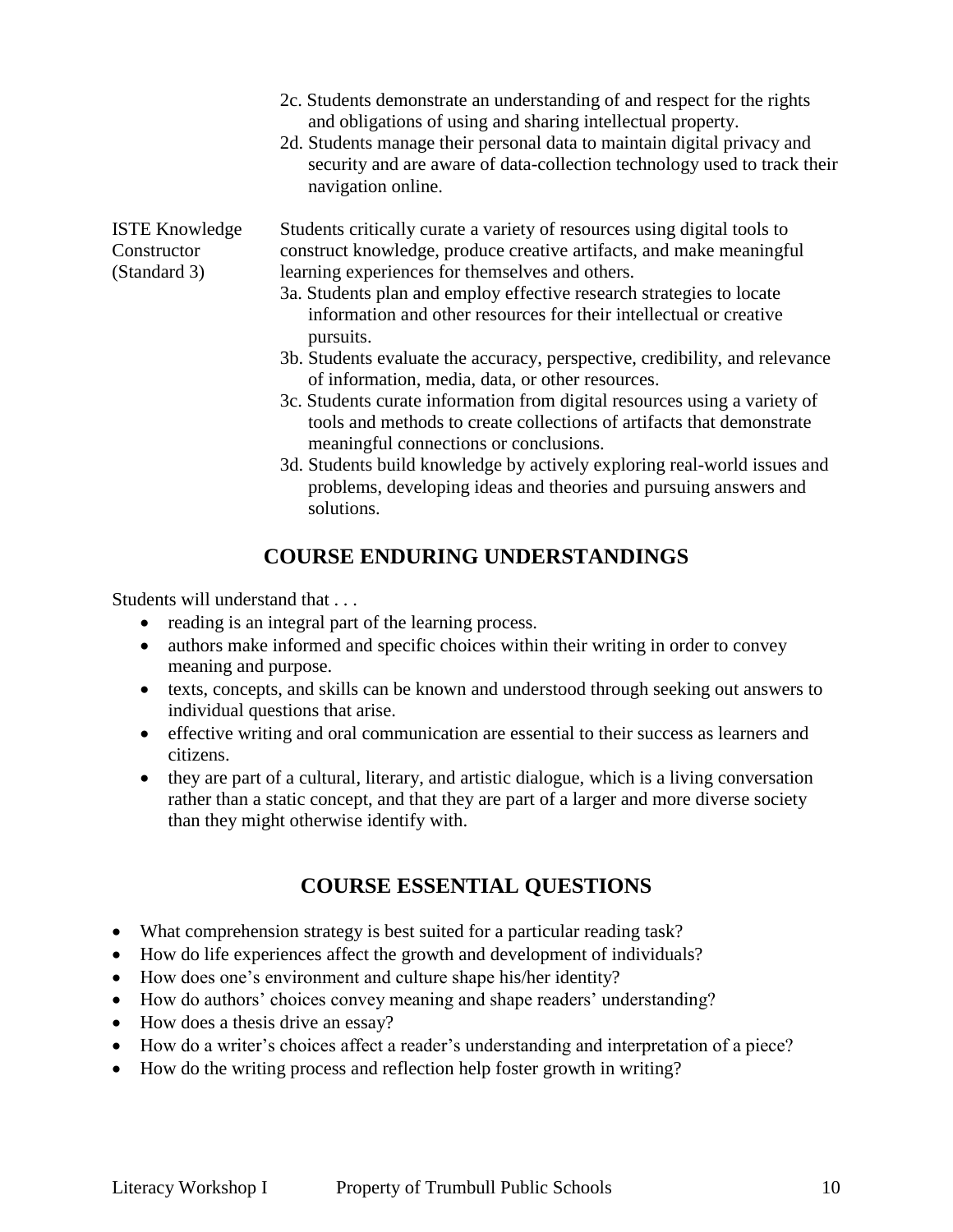## **COURSE KNOWLEDGE & SKILLS**

## **Reading**

Students will be able to . . .

- annotate fiction and nonfiction texts.
- dissect and analyze quotes.
- describe the thoughts, opinions, and questions that arise as they read, view, or listen to a text, and demonstrate a basic understanding of the text.
- examine the fit between the text and prior knowledge by reconciling differences, extracting clues or evidence, making inferences, drawing conclusions, predicting events, inferring motives, and generalizing beyond the text.
- ask and answer their own and each other's text-related critical and analytical questions.
- demonstrate literary and aesthetic appreciation of the text, awareness of the author's style, appropriate strategies to deepen initial understanding and go beyond the text to judge its literary value, and ability to challenge the text and think divergently.
- respond to assigned works in a variety of ways including writing, oral discussion, and other art forms. Reader response components will require students to do the following:
	- o describe the text by giving an initial reaction to the text and describing its general content and purpose;
	- o interpret the text by using prior knowledge and experiences;
	- o reflect on the text to make judgements about meaning and quality;
	- o adapt strategies to deepen initial understanding and go beyond the text to judge its literary quality; and
	- o make significant connections between the text and their own lives, the real world, and human experience.
- read, listen to, and view literary texts and identify and explain the human experiences revealed in these selections.
- recognize literary conventions and devices and understand how they convey meaning, express tone, create mood, and/ or establish overall theme.
- entertain, explore, and defend multiple interpretations of all fiction and nonfiction read.
- describe theme, symbolism, tone, imagery, conflict, irony, foreshadowing, characterization, and other complex elements of fiction to draw conclusions about the text, and identify main ideas (either implicit or explicit), point of view, manipulative language, and other elements of bias in nonfiction materials.
- use the literary elements of a text (theme, symbolism, imagery, conflict, etc.) to draw conclusions about the text.
- determine purpose, point of view, and audience, then use the appropriate features of expository writing to achieve desired results.
- identify main idea of nonfiction texts.
- differentiate fact from opinion in nonfiction texts.
- collaborate with others in creating, interpreting, evaluating, and challenging written, oral, and visual texts.
- listen attentively to the ideas of others and show respect for the values and opinions of others, developing and applying speaking, listening, and viewing skills through a variety of activities; and select appropriate texts for independent reading.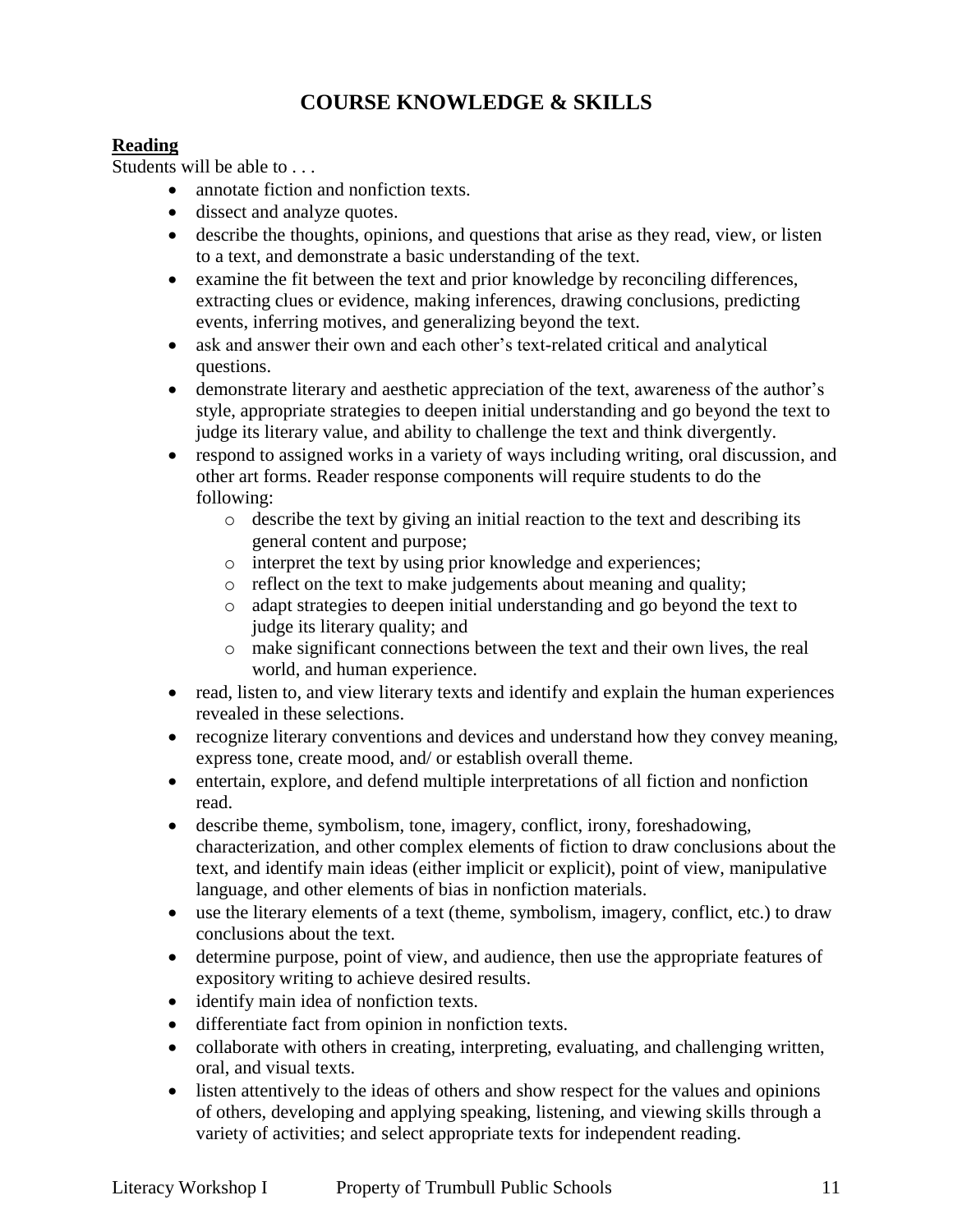## **Writing**

Students will be able to . . .

- compose critical analyses which reveal their ability to do the following:
	- o read closely;
	- o analyze;
	- o synthesize; and
	- o find connections between pieces of literature, between literature and other art forms, between literature and current events, and between literature and their own lives.
- demonstrate command of correct grammatical usage, syntax, punctuation, capitalization, and sentence structure, and utilize effective strategies and appropriate resources for proofreading and editing.
- recognize and replace weak word choices in writing.
- maintain a portfolio which, along with providing a means for collecting their work, provides opportunities for student reflection and teacher/student dialogue regarding the students' progress as writers.
- evaluate the language they use in written and oral tasks for its suitability for the audience being addressed.
- build writing stamina through daily engagement in their Writer's Notebook.
- engage in a writing process of generating ideas, drafting, revising, editing, and publishing or presenting.
- use mentor texts to study writer's craft.

## **Literacy Study Skills**

Students will be able to ...

- organize and maintain course notebook utilizing specific sections and folders.
- manage class and homework time by chunking tasks.
- reference available literacy resources from home.
- apply learned skills and strategies to content-area courses.
- use graphic organizers to analyze story elements.
- reference Freytag's story pyramid when discussing fiction.
- take notes during direct instruction, during class discussions, and while reading.
- develop a variety of vocabulary strategies to clarify unknown words.
- use critical thinking strategies:
	- o dialectic notes;
	- o questioning QAR, and 3-level questioning; and
	- o synthesizing information to create meaning.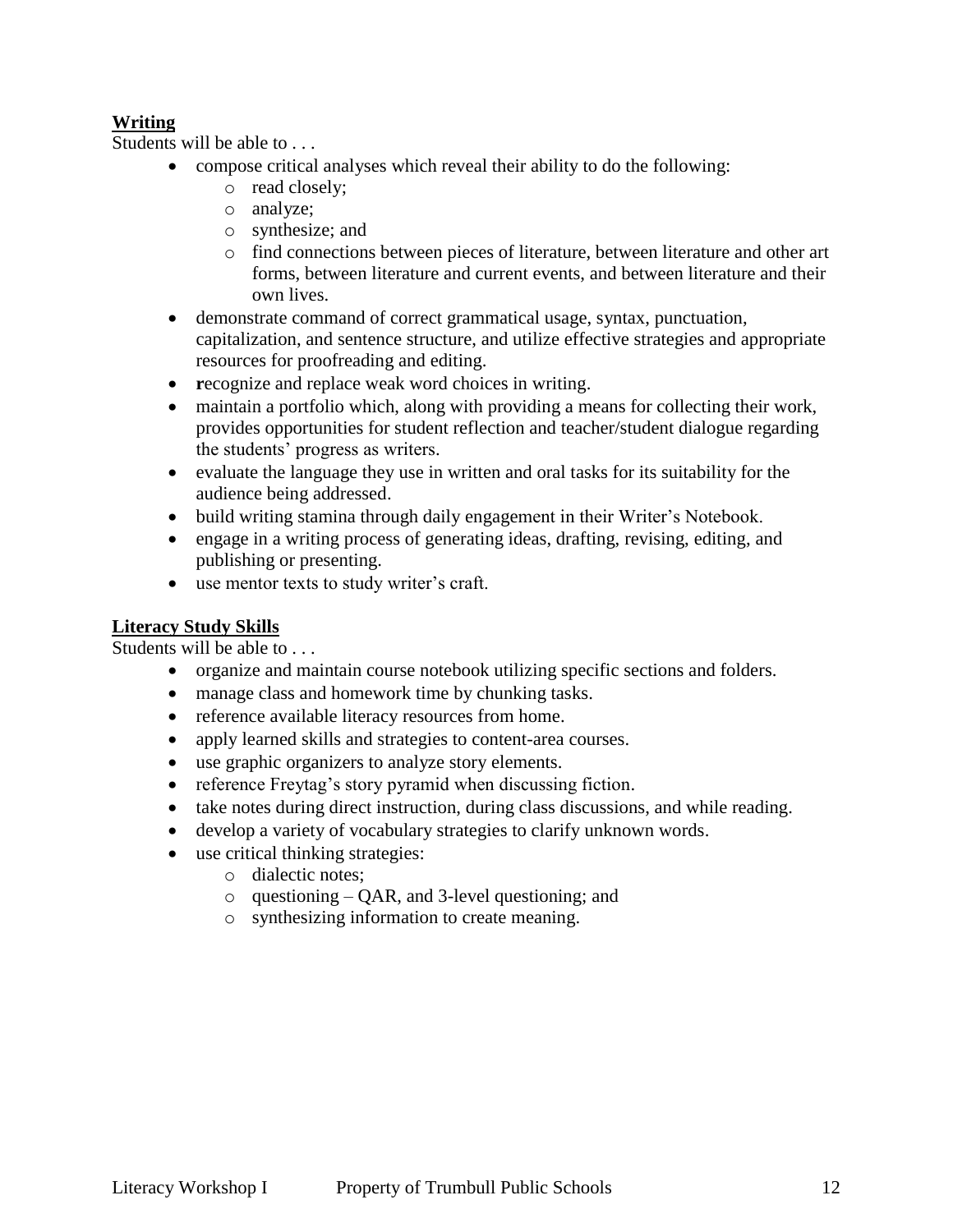## **COURSE SYLLABUS**

#### **Course Name**

Literacy Workshop I

#### **Level**

Advanced College-Preparatory Cohort

#### **Prerequisites**

None

#### **Materials Required**

None

### **General Description of the Course**

The focus of this reading course is extensive reading and vocabulary development, comprehension exercises, and writing. Because students learn differently, both visual and auditory methods of teaching comprehension are utilized. By seeing how reading strategies are effective in improving their reading comprehension, students can be more successful and confident readers. When students realize that they do not understand the reading material they must be capable of utilizing strategies to improve comprehension. Students master these skills when they actively construct meaning, learn more about themselves and others, read from a variety of sources, and view reading as an enjoyable experience.

Therefore, this course is designed to help students understand the reading process through:

- Associating meaning with words as they appear in their reading;
- Organizing the ideas presented to produce a logical result; and
- Having an emotional and intellectual reaction, which most naturally will depend on the type of material the students read and their attitude and purpose.

This full-year course will provide students strategies to help improve their reading across disciplines, as well as their academic self-confidence.

#### **Assured Assessments**

Formative Assessments:

Formative assessments can include, but are not limited to:

- Learning to write
- Writing to learn
- Student-teacher conferences
- Close reading and responding
- Shared inquiry discussion

#### Summative Assessments:

• Please see English 9 curriculum guide

#### **Core Texts**

 $\bullet$  English 9 texts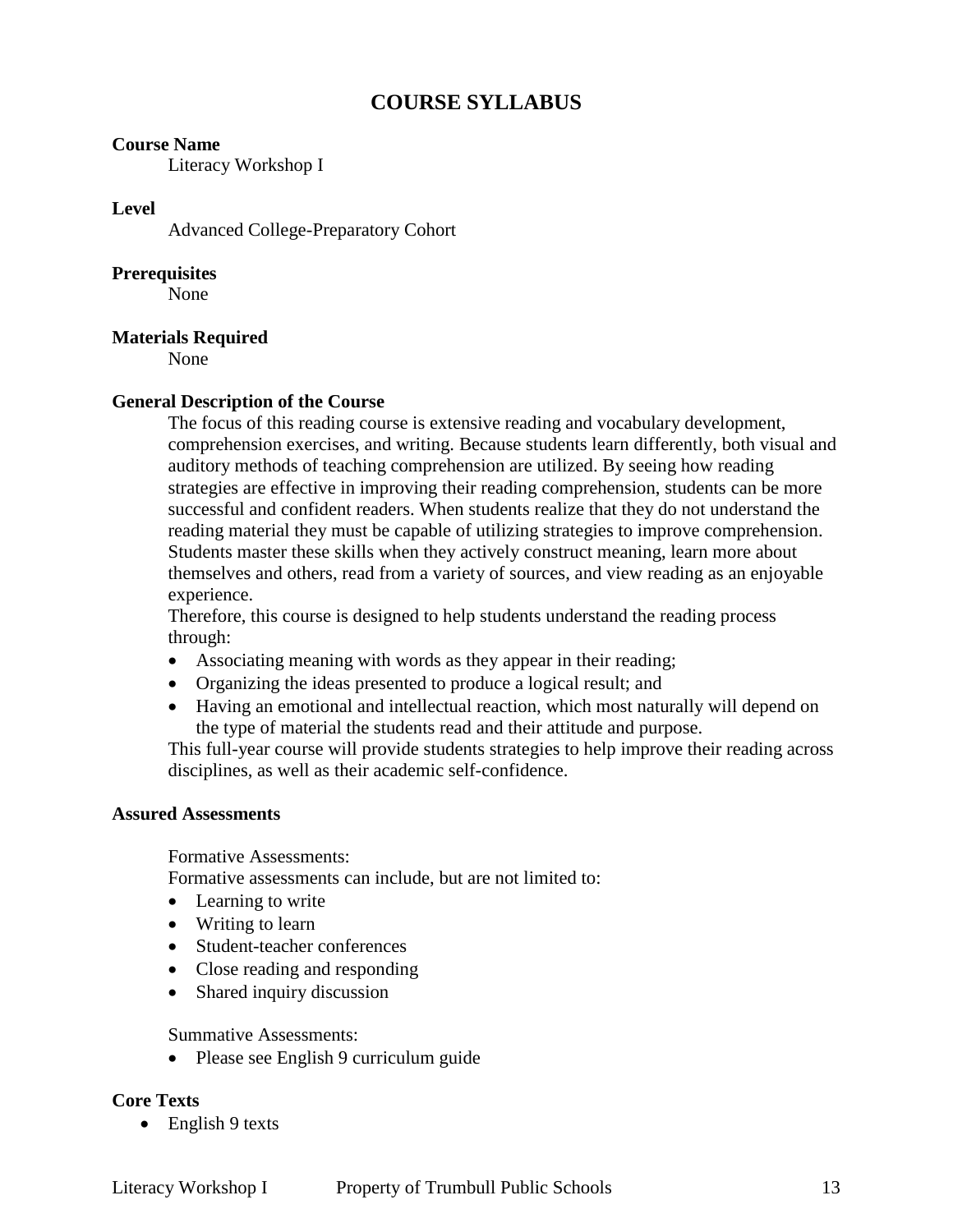## **UNIT LSS Literacy Study Skills**

## **Unit Goals**

At the completion of this unit, students will:

 Manage reading and writing assignments by utilizing learned strategies for improving reading comprehension, and writing and executive functioning skills.

## **Unit Essential Question**

• What fix-up strategies do successful students use to make meaning and effectively communicate thoughts and ideas?

#### **Scope and Sequence**

- Organizing and maintaining course notebook utilizing specific sections and folders
- Managing class and homework time by chunking tasks
- Referencing available literacy resources from home
- Applying learned skills and strategies to content-area courses
- Using graphic organizers to analyze story elements
- Referencing Freytag's story pyramid when discussing fiction
- Taking notes during direct instruction, during class discussions, and while reading
- Developing a variety of vocabulary strategies to clarify unknown words
- Using critical thinking strategies
	- Dialectic notes
	- Questioning QAR, and 3-level questioning
	- Synthesizing information to create meaning

#### **Assured Assessments**

#### Formative Assessment:

Students are formatively assessed on a daily to weekly basis throughout the unit of study to determine necessary skill instruction. Formative assessments can include, but are not limited to:

- *Writing*: Informal and formal responses
- *Writing*: Weekly reading log reflections
- *Speaking & Listening*: Student-teacher conferences to discuss strategy choices and notebook organization

#### Summative Assessment:

Students are engaged with summative reading assessments through their English 9 classes. The Literacy Workshop I teacher will analyze and evaluate student work collaboratively with the English 9 teacher. Please see English 9 curriculum guide.

#### **Resources**

Core

• English 9 texts

## **Time Allotment**

• Ongoing throughout the year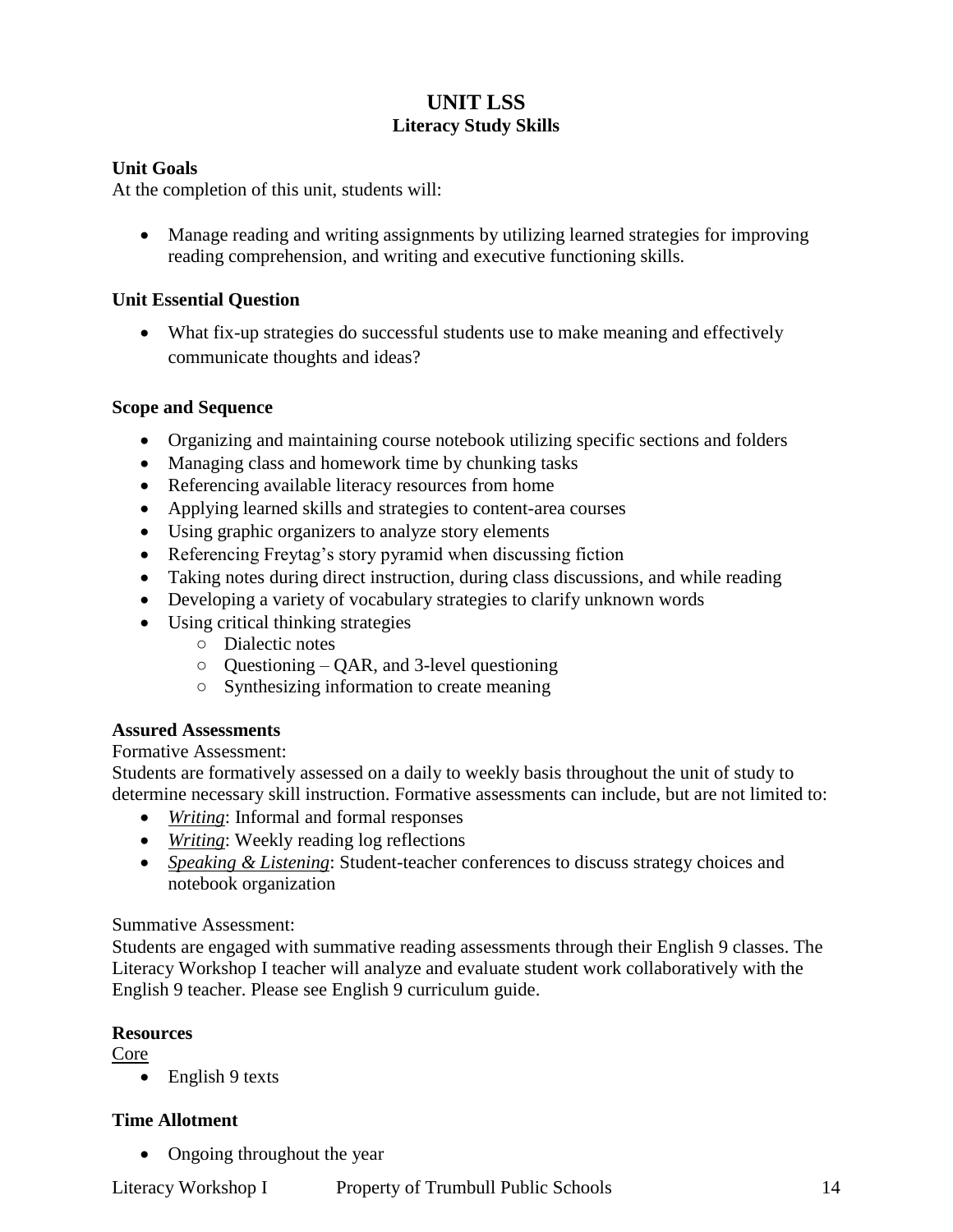## **UNIT R Reading**

## **Unit Goals**

At the completion of this unit, students will:

| CCS.ELA-Literacy.RL.9-10.1<br>CCS.ELA-Literacy.RL.9-10.4<br>CCS.ELA-Literacy.L.9-10.4<br>CCS.ELA-Literacy.L.9-10.5                                                             | Engage with two different methods of close reading,<br>annotating, and note-taking - dialectical notes and one<br>of the following: Cornell Notes, Sketchnotes, or the<br>Book Head Heart technique – in order to demonstrate<br>an ability to utilize various methods of close reading,<br>annotating, and note-taking to effectively extract<br>meaning from text, and to ultimately use a close<br>reading, annotating, and note-taking method of their<br>choice, independently, to demonstrate their ability to<br>extrapolate meaning from a new text. |
|--------------------------------------------------------------------------------------------------------------------------------------------------------------------------------|--------------------------------------------------------------------------------------------------------------------------------------------------------------------------------------------------------------------------------------------------------------------------------------------------------------------------------------------------------------------------------------------------------------------------------------------------------------------------------------------------------------------------------------------------------------|
| CCS.ELA-Literacy.RL.9-10.1<br>CCS.ELA-Literacy.RI.9-10.1<br>CCS.ELA-Literacy.RL.9-10.4<br>CCS.ELA-Literacy.RI.9-10.4<br>CCS.ELA-Literacy.L.9-10.4<br>CCS.ELA-Literacy.L.9-10.5 | Independently employ the appropriate comprehension<br>strategies in order to understand fiction and nonfiction<br>texts.                                                                                                                                                                                                                                                                                                                                                                                                                                     |
| CCS.ELA-Literacy.RL.9-10.1<br>CCS.ELA-Literacy.RI.9-10.1<br>CCS.ELA-Literacy.RL.9-10.4<br>CCS.ELA-Literacy.RI.9-10.4<br>CCS.ELA-Literacy.L.9-10.4<br>CCS.ELA-Literacy.L.9-10.5 | Explain how life experiences affect the growth and<br>development of individuals.                                                                                                                                                                                                                                                                                                                                                                                                                                                                            |
| CCS.ELA-Literacy.RL.9-10.1<br>CCS.ELA-Literacy.RI.9-10.1<br>CCS.ELA-Literacy.RL.9-10.4<br>CCS.ELA-Literacy.RI.9-10.4<br>CCS.ELA-Literacy.L.9-10.4<br>CCS.ELA-Literacy.L.9-10.5 | Explain how one's environment and culture shape<br>his/her identity.                                                                                                                                                                                                                                                                                                                                                                                                                                                                                         |
| CCS.ELA-Literacy.RL.9-10.4<br>CCS.ELA-Literacy.RL.9-10.5                                                                                                                       | Explain how authors' choices convey meaning and<br>shape a reader's understanding.                                                                                                                                                                                                                                                                                                                                                                                                                                                                           |
| CCS.ELA-Literacy.RL.9-10.6                                                                                                                                                     | Explain how authors' choices affect a reader's<br>understanding and interpretation of a piece.                                                                                                                                                                                                                                                                                                                                                                                                                                                               |

## **Unit Essential Questions**

- How and why do we read and write critically?
	- o What tools do readers and authors use to impart meaning?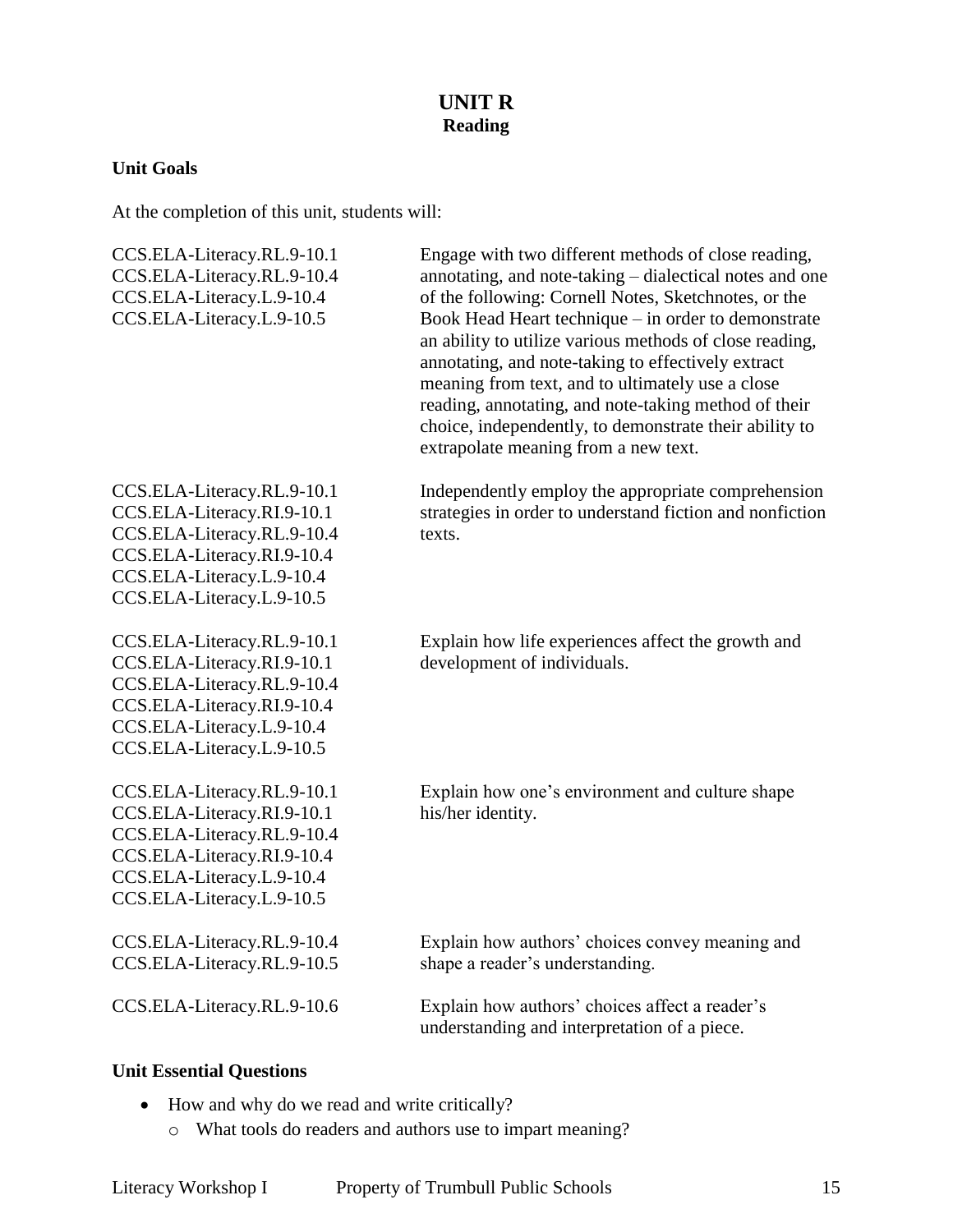- How do authors employ literary devices and rhetorical strategies, and how do these impact both the reader and the message?
- What is authorial intent and what is its impact?
- What role does and should the reader play in creating meaning for a text?
- What do proficient readers do to engage with a difficult text?
	- o What strategies can readers use to improve comprehension of a text?

## **Scope and Sequence**

- Methods of annotation with fiction and nonfiction texts
- Quote analysis
- Activation of prior knowledge and reconciling gaps
- Comprehension strategies: predicting, questioning, inferring, visualizing, and summarizing
- Studying author's craft
- Reader response:
	- o Describe the text by giving an initial reaction to the text and describing its general content and purpose
	- o Interpret the text by using prior knowledge and experiences
	- o Reflect on the text to make judgements about meaning and quality
	- o Adapt strategies to deepen initial understanding and go beyond the text to judge its literary quality
	- o Make significant connections with the text and their own lives, the real world, and human experience
- Discussing human experiences through the use of literature
- Recognizing literary conventions and devices
- Discussing multiple interpretations of all fiction and nonfiction read
- Using literary elements of a text (theme, symbolism, imagery, conflict, etc.) to draw conclusions about the text
- Purpose, point of view, and audience
- Main idea of nonfiction texts
- Fact vs. opinion in nonfiction texts
- Selecting appropriate texts for independent reading

## **Assured Assessments**

Formative Assessment:

Students are formatively assessed on a daily to weekly basis throughout the unit of study to determine necessary skill instruction. Formative assessments can include, but are not limited to:

- *Reading*: Passage analysis (individual or group) in which students read with a purpose specific to the skill or lesson being taught (e.g., "Read the passage and look for diction that seems especially purposeful" or "Read the passage and note patterns you begin to notice")
- *Reading*: Textual annotation skills to demonstrate understanding
- *Writing*: Weekly reading log reflections
- *Speaking & Listening*: Shared Inquiry Discussion on texts to help make meaning by analyzing text components collaboratively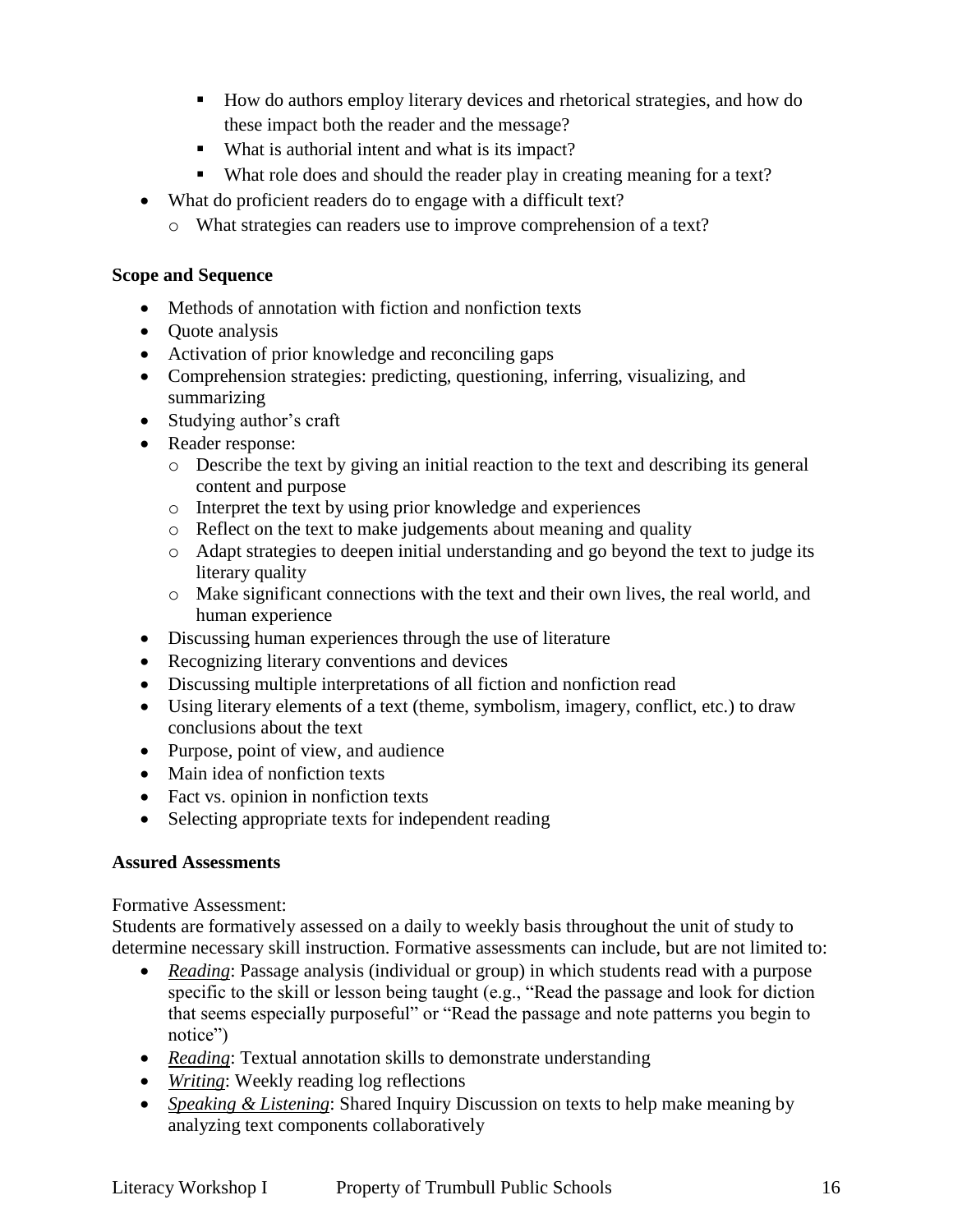Summative Assessment:

Students are engaged with summative reading assessments through their English 9 classes. The Literacy Workshop I teacher will analyze and evaluate student work collaboratively with the English 9 teacher. Please see English 9 curriculum guide.

### **Resources**

## **Core**

• English 9 texts

## **Supplemental**

- [www.activelylearn.com](http://www.activelylearn.com/)
- [www.commonlit.org](http://www.commonlit.org/)
- [www.newsela.com](http://www.newsela.com/)

### **Time Allotment**

• Ongoing throughout the year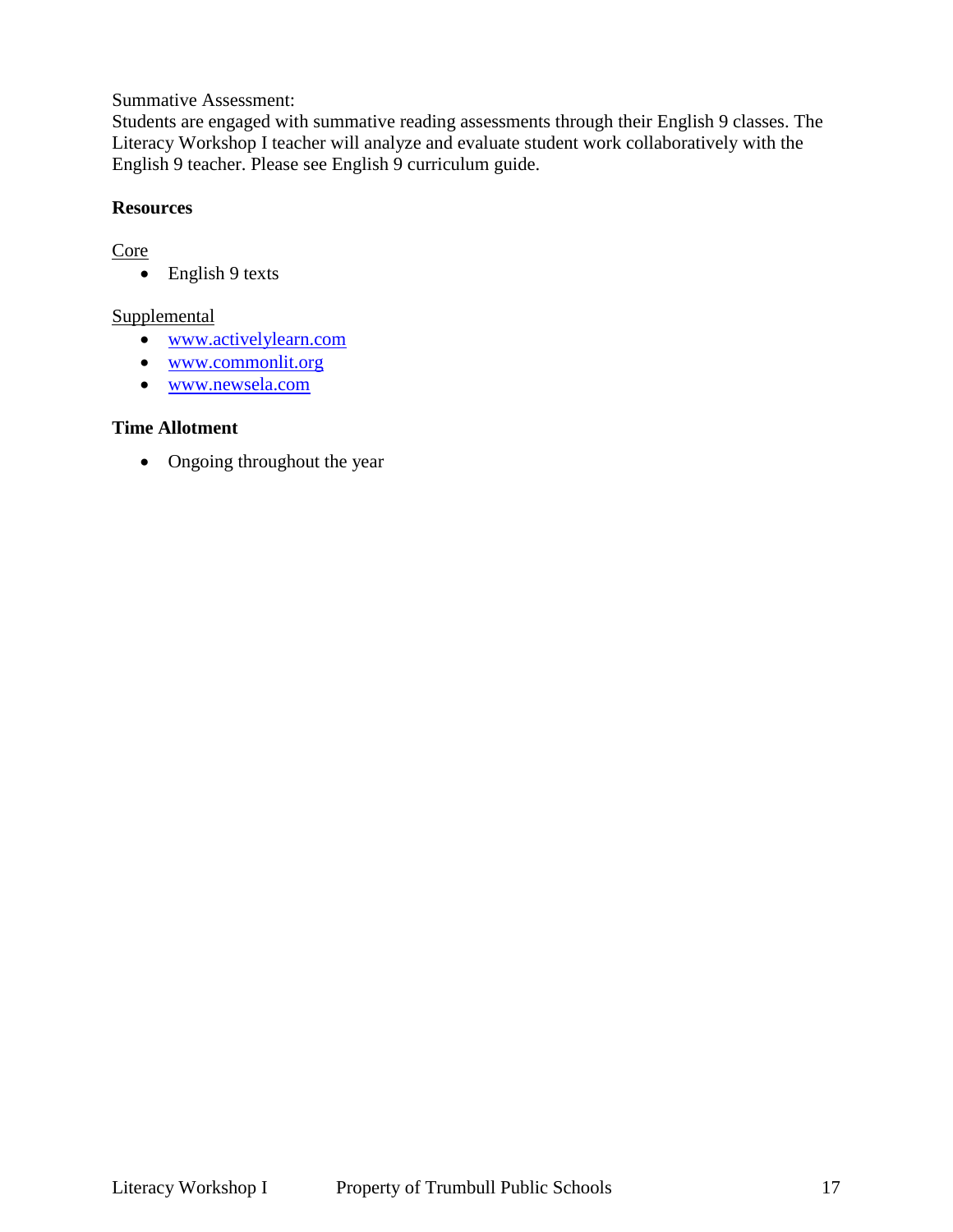## **UNIT W Writing**

## **Unit Goals**

At the completion of this unit, students will:

| CCS.ELA-Literacy.W.9-10.4 | Develop and use a thesis to drive an analytical piece<br>or essay.                         |
|---------------------------|--------------------------------------------------------------------------------------------|
| CCS.ELA-Literacy.W.9-10.5 | Employ the writing process, including reflection, to<br>foster personal growth in writing. |

### **Unit Essential Questions**

- What choices does an author make to achieve his/her purpose for writing?
- How does genre or medium influence the choices an author makes?
- How can students emulate different styles of writing to enhance their own writing?

### **Scope and Sequence**

- Grammar usage, syntax, punctuation, capitalization, and sentence structure, and utilizing effective strategies and appropriate resources for proofreading and editing
- Word choice in writing
- Evaluating the language used in written and oral tasks for its suitability for the audience being addressed
- Building writing stamina through daily engagement in a Writer's Notebook
- Writing process of generating ideas, drafting, revising, editing, and publishing or presenting
- Using mentor texts to study writer's craft

## **Assured Assessments**

#### Formative Assessment:

Students are formatively assessed on a daily to weekly basis throughout the unit of study to determine necessary skill instruction. Formative assessments can include, but are not limited to:

- Freewrites
- Mimicries
- Reader responses
- Passage analyses
- Journal entries
- Dialectical notebook entries
- Exit slips
- Summaries
- Venn diagrams
- Chalkboard splash / sticky notes / Padlet responses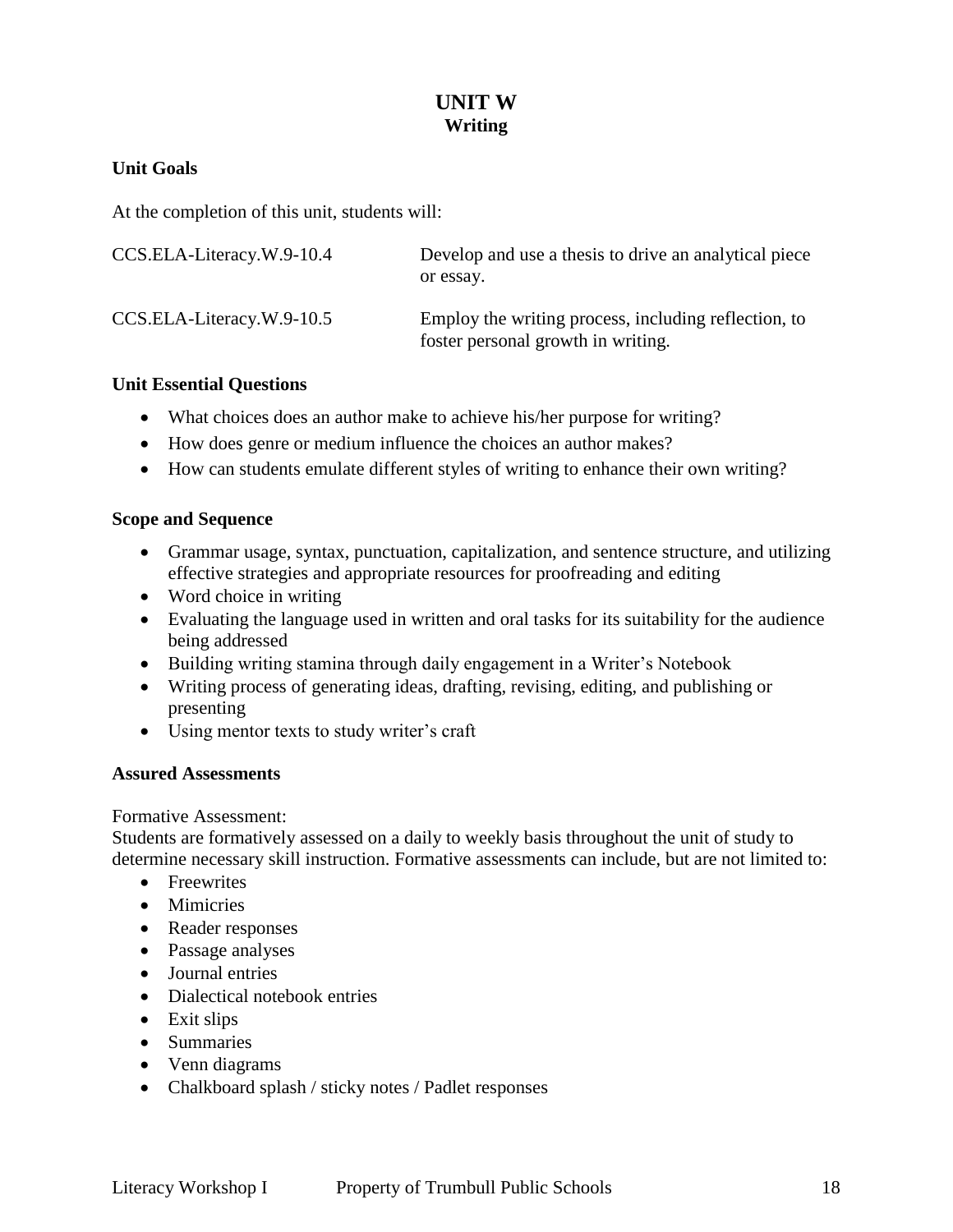Summative Assessment:

Students are engaged with summative reading assessments through their English 9 classes. The Literacy Workshop I teacher will analyze and evaluate student work collaboratively with the English 9 teacher. Please see English 9 curriculum guide.

## **Resources**

## **Core**

• English 9 texts

## **Time Allotment**

• Ongoing throughout the year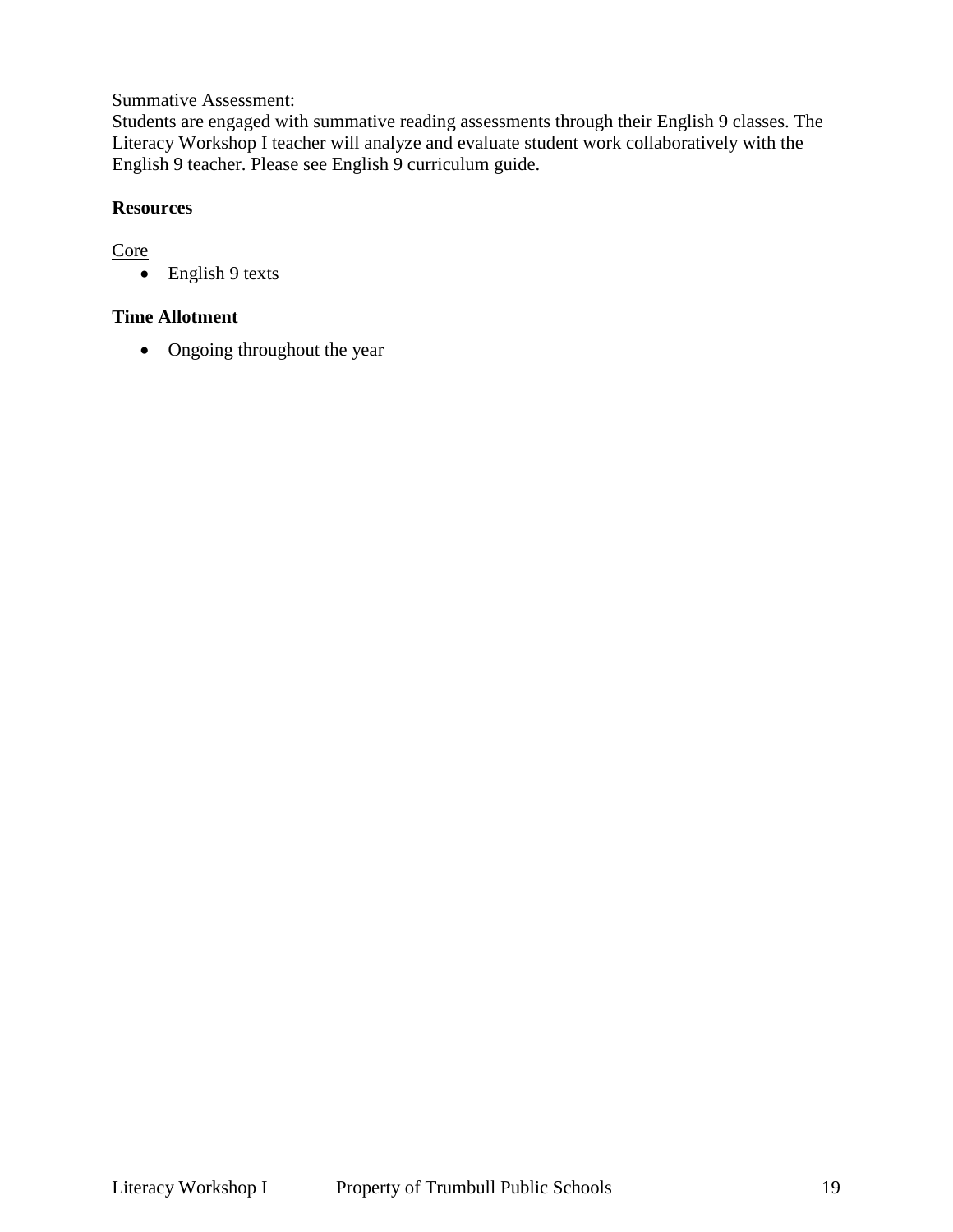## **COURSE CREDIT**

One credit in English One class period daily for a full year

## **PREREQUISITES**

None.

#### **RESOURCES**

- Beers, Kylene, and Robert Probst. *Notice & Note: Strategies for Close Reading*. Portsmouth, NH: Heinemann, 2013. Print.
- Beers, Kylene, and Robert Probst. *Reading Nonfiction: Notice & Note Stances, Signposts, and Strategies*. Portsmouth, NH: Heinemann, 2016. Print.
- Gallagher, Kelly. *Write Like This: Teaching Real-World Writing through Modeling & Mentor Texts*. Portland, ME: Stenhouse, 2011. Print.
- Goldberg, Gravity, and Renee Houser. *What Do I Teach Readers Tomorrow? Fiction*. Thousand Oaks, CA: Corwin, 2017. Print.
- Goldberg, Gravity, and Renee Houser. *What Do I Teach Readers Tomorrow? Nonfiction*. Thousand Oaks, CA: Corwin, 2017. Print.
- Guare, Richard, Peg Dawson, and Colin Guare. *Smart but Scattered Teens: The "Executive Skills" Program for Helping Teens Reach Their Potential*. New York: Guilford, 2013. Print.
- Hansen, Sharon A. *The Executive Functioning Workbook for Teens: Help for Unprepared, Late, and Scattered Teens*. Oakland, CA: New Harbinger, 2013. Print.
- Lenski, Susan Davis, Mary Anne Wham, and Jerry L. Johns. *Reading & Learning Strategies for Middle & High School Students*. Milwaukee: Kendall Hunt, 1999. Print.
- Marchetti, Allison, and Rebekah O'Dell. *Writing with Mentors: How to Reach Every Writer in the Room Using Current, Engaging Mentor Texts*. Portsmouth, NH: Heinemann, 2015. Print.
- Rief, Linda. *100 Quickwrites: Fast and Effective Freewriting Exercises That Build Students' Confidence, Develop Their Fluency, and Bring Out the Writer in Every Student*. New York: Scholastic, 2003. Print.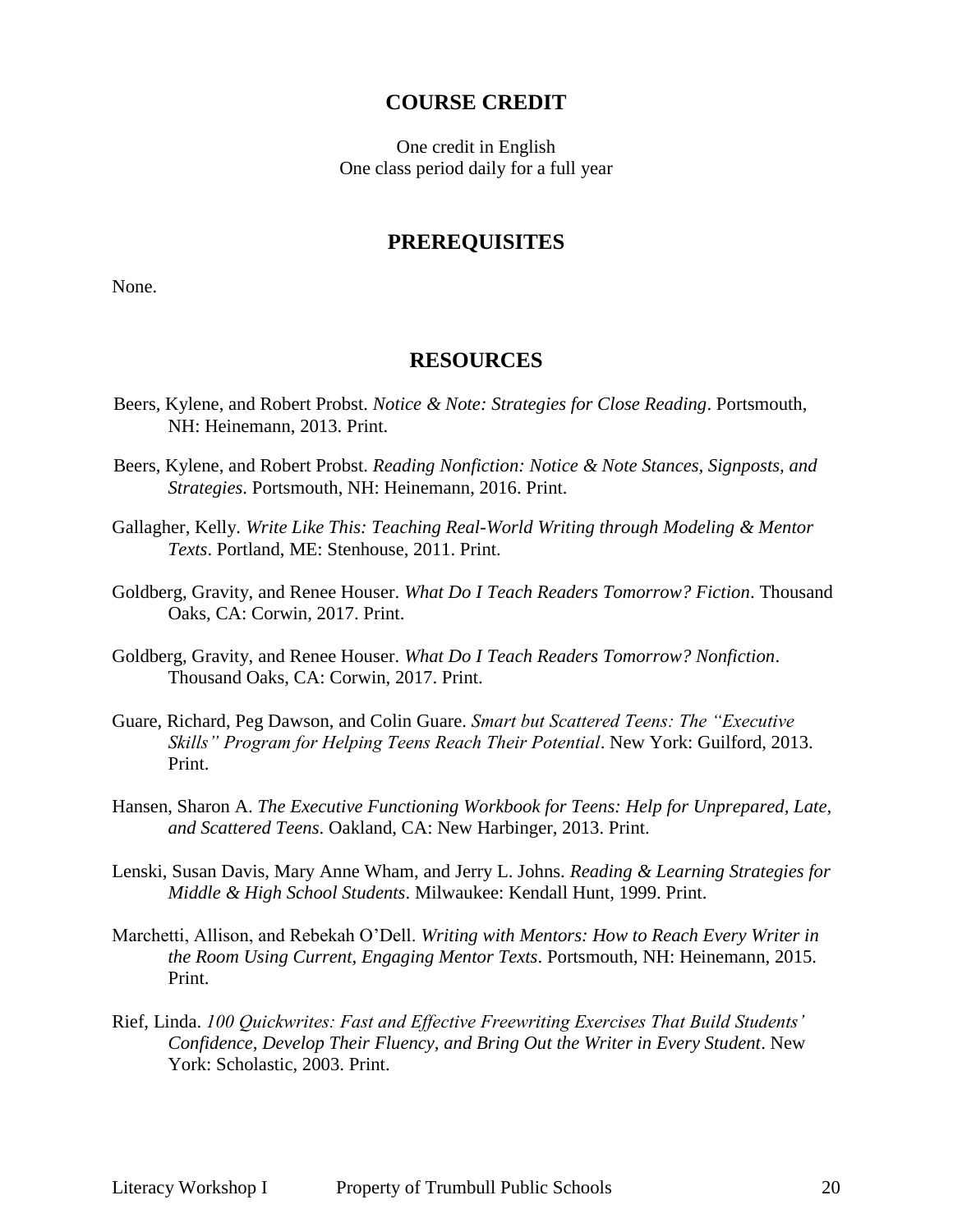## **ASSURED STUDENT PERFORMANCE RUBRICS**

- Trumbull High School School-Wide Reading Rubric
- Trumbull High School School-Wide Writing Rubric
- Trumbull High School School-Wide Independent Learning and Thinking Rubric
- English Department Writing Conventions Matrix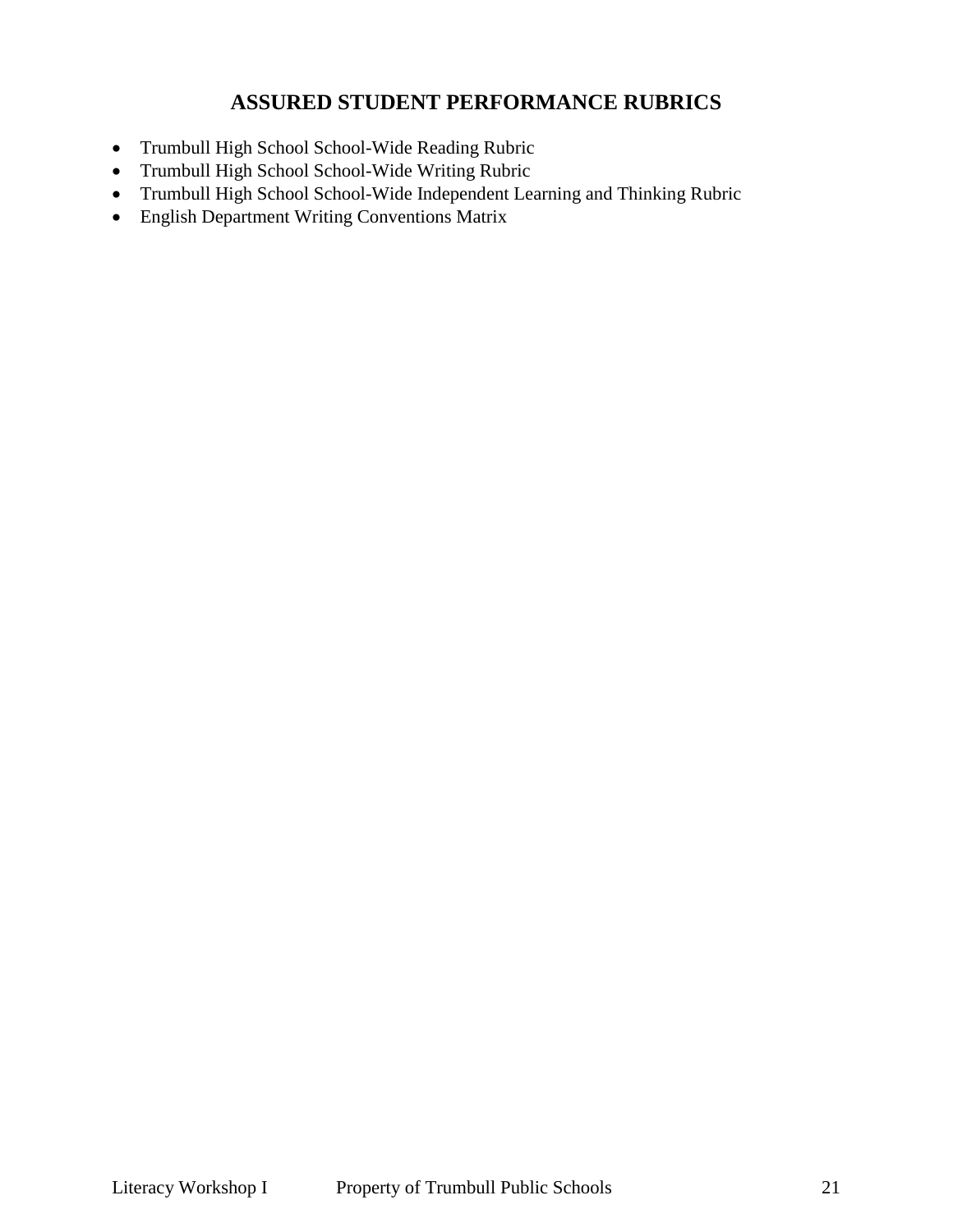## **SCHOOL-WIDE RUBRICS**

| Category/<br>Weight   | <b>Exemplary</b>                                                                                                                                                                                                                                                                                                                                           | Goal<br>3                                                                                                                                                                                                                                                                | <b>Working Toward Goal</b><br>7.                                                                                                                                                                                                                                    | <b>Needs Support</b><br>$1-0$                                                                                                                                                                                                                                                                   |
|-----------------------|------------------------------------------------------------------------------------------------------------------------------------------------------------------------------------------------------------------------------------------------------------------------------------------------------------------------------------------------------------|--------------------------------------------------------------------------------------------------------------------------------------------------------------------------------------------------------------------------------------------------------------------------|---------------------------------------------------------------------------------------------------------------------------------------------------------------------------------------------------------------------------------------------------------------------|-------------------------------------------------------------------------------------------------------------------------------------------------------------------------------------------------------------------------------------------------------------------------------------------------|
| Respond<br>$X_{--}$   | Demonstrates<br>exceptional<br>understanding of text<br>by:<br>• Clearly identifying<br>the purpose of the<br>text<br>• Providing initial<br>reaction richly<br>supported by text<br>• Providing a<br>perceptive<br>interpretation                                                                                                                         | Demonstrates<br>understanding of text<br>by:<br>• Identifying the<br>fundamental purpose<br>of the text<br>• Providing initial<br>reaction supported by<br>text<br>• Providing a<br>clear/straightforward<br>interpretation of the<br>text                               | Demonstrates general understanding<br>of text by:<br>• Partially identifying the purpose of<br>the text<br>• Providing initial reaction somewhat<br>supported by text<br>• Providing a superficial interpretation<br>of the text                                    | Demonstrates limited or<br>no understanding of text<br>by:<br>• Not identifying the<br>purpose of the text<br>• Providing initial<br>reaction not supported<br>by text<br>• Providing an<br>interpretation not<br>supported by the text                                                         |
| Interpret<br>$X_{--}$ | Demonstrates<br>exceptional<br>interpretation of text<br>by:<br>• Extensively<br>reshaping,<br>reflecting, revising,<br>and/or<br>deepening initial<br>understanding<br>• Constructing<br>insightful and<br>perceptive ideas<br>about the text.<br>• Actively raising<br>critical questions<br>and exploring<br>multiple<br>interpretations of the<br>text | Demonstrates ability to<br>interpret text by:<br>• Reshaping, reflecting,<br>revising, and/or<br>deepening initial<br>understanding<br>• Summarizing main<br>ideas of text<br>• Actively interpreting<br>text by raising<br>questions and looking<br>for answers in text | Demonstrates general ability to<br>interpret text by:<br>• Guided reflection and/or revision of<br>initial understanding<br>• Summarizing some of the main ideas<br>of text<br>• Guided interpretation of text by<br>locating answers to given questions<br>in text | Demonstrates limited<br>ability to interpret text as<br>evidenced by:<br>• Struggle to implement<br>guided reflection<br>and/or revision of<br>initial understanding<br>• Struggle to summarize<br>any main ideas of text<br>• Struggle to answer<br>questions by locating<br>responses in text |
| Connect<br>X.         | Demonstrates<br>perceptive connections<br>• text-to-text<br>• text-to-self<br>• text-to-world                                                                                                                                                                                                                                                              | Demonstrates specific<br>connections<br>• text-to-text<br>• text-to-self<br>• text-to-world                                                                                                                                                                              | Demonstrates general connections<br>• text-to-text<br>• text-to-self<br>• text-to-world                                                                                                                                                                             | Struggles to make<br>connections<br>• text-to-text<br>• text-to-self<br>• text-to-world                                                                                                                                                                                                         |
| Evaluate<br>X         | Demonstrates<br>insightful evaluation of<br>text by one or more of<br>the following:<br>• Critical analysis to<br>create a conclusion<br>supported by the text<br>• Perceptive<br>judgments about the<br>quality of the text<br>• Synthesis of text<br>• Expression of a<br>personal opinion                                                               | Demonstrates an<br>evaluation of text by one<br>or more of the<br>following:<br>• Critical analysis to<br>form a conclusion<br>from the text<br>• Thoughtful judgments<br>about the quality of<br>the text<br>• Evaluation of text to<br>express personal<br>opinion(s)  | Demonstrates a general evaluation of<br>text by one or more of the following:<br>• Formulation of a superficial<br>conclusion from the text<br>• Assessment of the quality of the text<br>• Use of text to express personal<br>opinion(s)                           | Demonstrates a struggle<br>to evaluate the text by<br>one or more of the<br>following:<br>• Formulation of a<br>conclusion from the<br>text<br>• Assessment of the<br>quality of the text<br>• Use of text to express<br>personal opinion(s)                                                    |

## **Rubric 1: Read Effectively**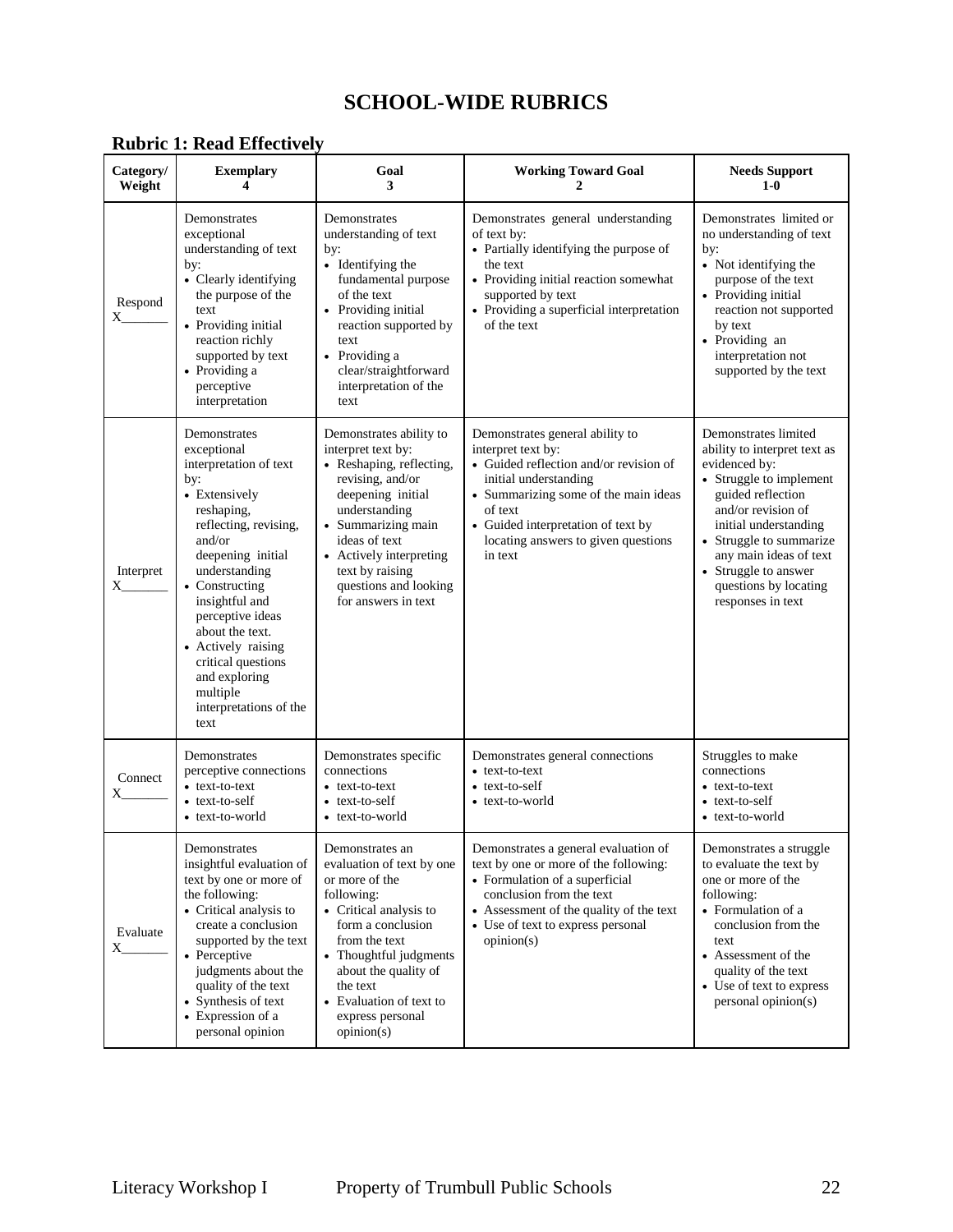| Category/                      | Radir 2. While Encenvery<br><b>Exemplary</b>                                                      | Goal<br>3                                                                          | <b>Working Toward Goal</b>                                                  | <b>Needs Support</b><br>$1-0$                                                   |
|--------------------------------|---------------------------------------------------------------------------------------------------|------------------------------------------------------------------------------------|-----------------------------------------------------------------------------|---------------------------------------------------------------------------------|
| Weight                         | <b>Student work:</b>                                                                              | <b>Student work:</b>                                                               | <b>Student work:</b>                                                        | <b>Student work:</b>                                                            |
| Purpose<br>$X \sim$            | • Establishes and maintains<br>a clear purpose                                                    | Establishes and<br>maintains a purpose                                             | • Establishes a purpose                                                     | • Does not establish a<br>clear purpose                                         |
|                                | • Demonstrates an<br>insightful understanding<br>of audience and task                             | Demonstrates an<br>accurate awareness of<br>audience and task                      | Demonstrates an<br>awareness of audience<br>and task                        | • Demonstrates<br>limited/no awareness of<br>audience and task                  |
| Organization<br>X              | • Reflects sophisticated<br>organization throughout                                               | Reflects organization<br>throughout                                                | • Reflects some<br>organization throughout                                  | • Reflects little/no<br>organization                                            |
|                                | • Demonstrates logical<br>progression of ideas                                                    | Demonstrates logical<br>$\bullet$<br>progression of ideas                          | • Demonstrates logical<br>progression of ideas at<br>times                  | • Lacks logical<br>progression of ideas                                         |
|                                | • Maintains a clear focus                                                                         | Maintains a focus                                                                  | • Maintains a vague focus                                                   | • Maintains little/no<br>focus                                                  |
|                                | • Utilizes effective<br>transitions                                                               | Utilizes transitions                                                               | May utilize some<br>ineffective transitions                                 | • Utilizes ineffective or<br>no transitions                                     |
|                                | • Is accurate, explicit, and<br>vivid                                                             | • Is accurate and relevant                                                         | May contain some<br>inaccuracies                                            | • Is inaccurate and<br>unclear                                                  |
| Content                        | • Exhibits ideas that are<br>highly developed and<br>enhanced by specific<br>details and examples | • Exhibits ideas that are<br>developed and<br>supported by details and<br>examples | • Exhibits ideas that are<br>partially supported by<br>details and examples | • Exhibits limited/no<br>ideas supported by<br>specific details and<br>examples |
|                                | • Demonstrates excellent<br>use of language                                                       | Demonstrates<br>competent use of<br>language                                       | • Demonstrates use of<br>language                                           | Demonstrates limited<br>competency in use of<br>language                        |
| Use of<br>Language<br>$X \sim$ | • Demonstrates a highly<br>effective use of standard<br>writing that enhances<br>communication    | Demonstrates effective<br>$\bullet$<br>use of standard writing<br>conventions      | • Demonstrates use of<br>standard writing<br>conventions                    | • Demonstrates limited<br>use of standard writing<br>conventions                |
|                                | • Contains few or no errors.<br>Errors do not detract from<br>meaning                             | Contains few errors.<br>$\bullet$<br>Most errors do not<br>detract from meaning    | • Contains errors that<br>detract from meaning                              | • Contains errors that<br>make it difficult to<br>determine meaning             |

## **Rubric 2: Write Effectively**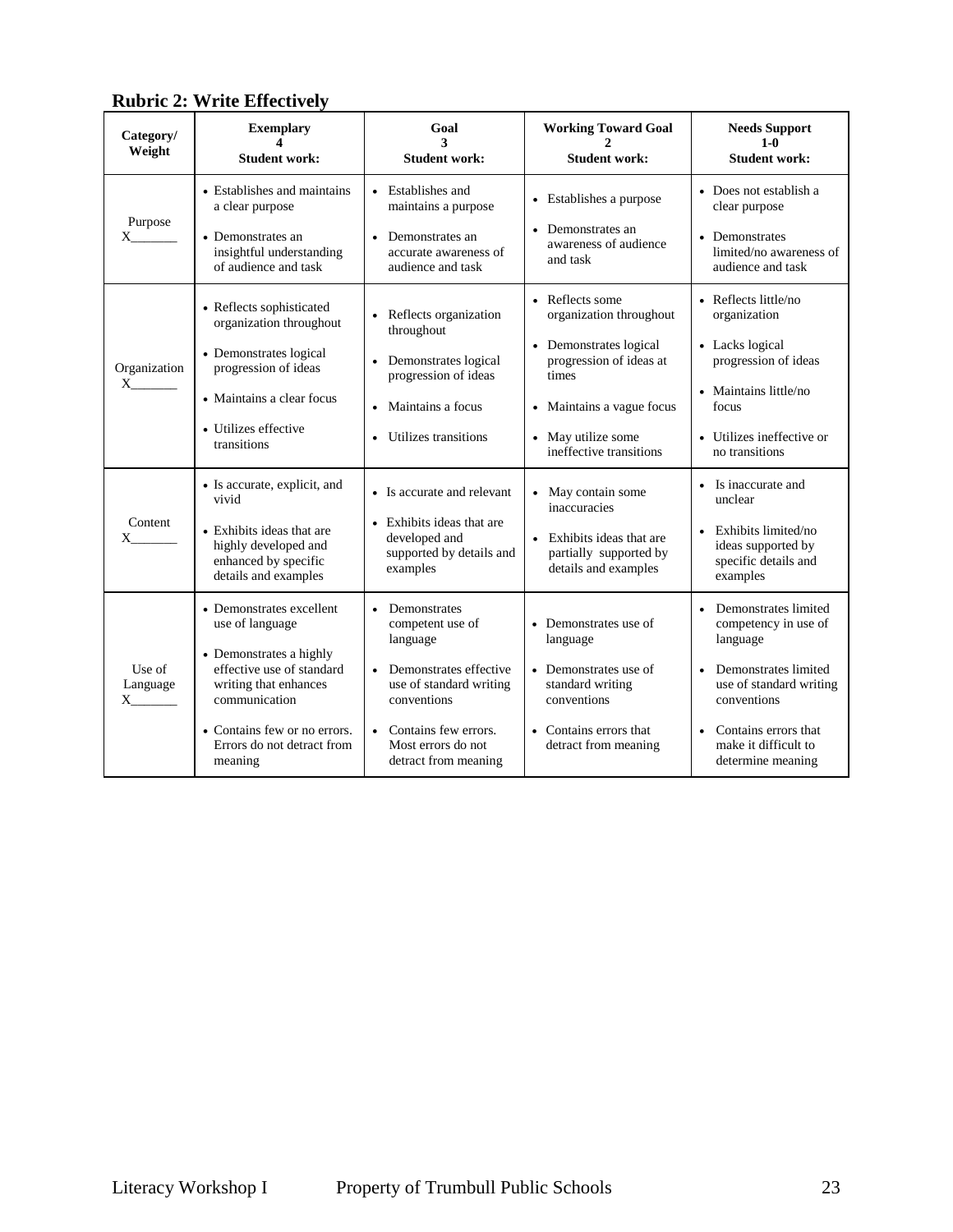| Category/Weight                                                | <b>Exemplary</b>                                                                                                                                 | Goal<br>3                                                                                                         | <b>Working Toward</b><br>Goal<br>$\mathcal{L}$                                                                        | <b>Needs Support</b><br>$1-0$                                                                                             |
|----------------------------------------------------------------|--------------------------------------------------------------------------------------------------------------------------------------------------|-------------------------------------------------------------------------------------------------------------------|-----------------------------------------------------------------------------------------------------------------------|---------------------------------------------------------------------------------------------------------------------------|
| Proposal<br>$X \qquad \qquad$                                  | • Student demonstrates a<br>strong sense of<br>initiative by generating<br>compelling questions,<br>creating uniquely<br>original projects/work. | Student<br>demonstrates initiative by<br>generating appropriate<br>questions, creating original<br>projects/work. | • Student<br>demonstrates some<br>initiative by<br>generating<br>questions, creating<br>appropriate<br>projects/work. | • Student demonstrates<br>limited or no<br>initiative by<br>generating few<br>questions and<br>creating<br>projects/work. |
| Independent<br>Research &<br>Development<br>$X$ <sub>1</sub>   | • Student is analytical,<br>insightful, and works<br>independently to reach<br>a solution.                                                       | Student is analytical, and<br>works productively to<br>reach a solution.                                          | • Student reaches a<br>solution with<br>direction.                                                                    | • Student is unable to<br>reach a solution<br>without consistent<br>assistance.                                           |
|                                                                | • Presentation shows<br>compelling evidence<br>of an independent<br>learner and thinker.                                                         | • Presentation shows clear<br>evidence of an independent<br>learner and thinker.                                  | • Presentation shows<br>some evidence of an<br>independent learner<br>and thinker.                                    | • Presentation shows<br>limited or no<br>evidence of an<br>independent learner<br>and thinker.                            |
| Presentation of<br><b>Finished Product</b><br>$X$ <sub>1</sub> | • Solution shows deep<br>understanding of the<br>problem and its<br>components.                                                                  | Solution shows adequate<br>$\bullet$<br>understanding of the<br>problem and its<br>components.                    | • Solution shows<br>some understanding<br>of the problem and<br>its components.                                       | • Solution shows<br>limited or no<br>understanding of the<br>problem.                                                     |
|                                                                | • Solution shows<br>extensive and<br>appropriate application<br>of $21^{st}$ -century skills.                                                    | Solution shows adequate<br>application of $21st$ -century<br>skills.                                              | Solution shows<br>some application of<br>$21st$ -century skills.                                                      | • Solution shows<br>limited or no<br>application of $21st$ -<br>century skills.                                           |

**Rubric 5: Independent Learners And Thinkers**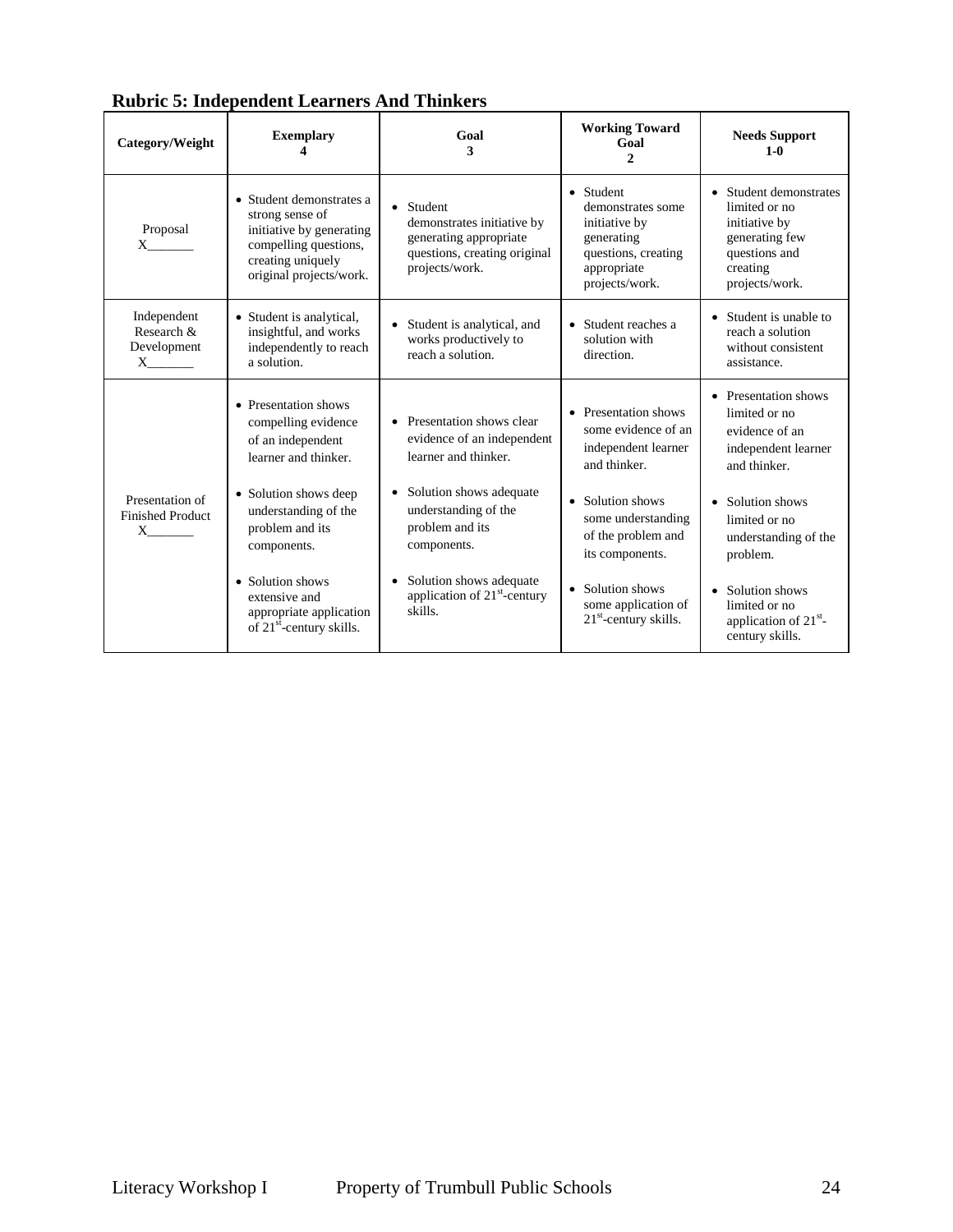## **ENGLISH DEPARTMENT WRITING CONVENTIONS MATRIX**

| <b>Focus Grade</b> | <b>Topic</b>                     | e.g.                                                                                      | <b>Online Resource</b>                                                                                                                  |
|--------------------|----------------------------------|-------------------------------------------------------------------------------------------|-----------------------------------------------------------------------------------------------------------------------------------------|
| $9 - 11$           | Conventional<br>expressions      | idioms                                                                                    | https://www.khanacademy.org/test-prep/sat/sat-reading-<br>writing-practice/new-sat-writing-grammar/v/conventional-<br>expression-harder |
| 9                  | Verb tense, mood<br>& voice      | Inappropriate shifts within<br>and between sentences                                      | https://www.khanacademy.org/test-prep/sat/sat-reading-<br>writing-practice/new-sat-writing-grammar/v/shift-tense-<br>mood-harder        |
| 9                  | Pronoun person $&$<br>number     | Inappropriate shifts within<br>and between sentences                                      | https://www.khanacademy.org/test-prep/sat/sat-reading-<br>writing-practice/new-sat-writing-grammar/v/pronoun-<br>number-basic           |
| 9                  | Possessive<br>determiners        | Its/it's, your/you're,<br>their/there                                                     | https://www.khanacademy.org/test-prep/sat/sat-reading-<br>writing-practice/new-sat-writing-grammar/v/possessive-<br>determiners-basic   |
| 9                  | Subject-verb<br>agreement        |                                                                                           | https://www.khanacademy.org/test-prep/sat/sat-reading-<br>writing-practice/new-sat-writing-grammar/v/subject-verb-<br>agreement-harder  |
| 9                  | Possessive nouns<br>and pronouns | Possessive nouns &<br>pronouns; differentiating<br>between possessive and<br>plural forms | https://www.khanacademy.org/test-prep/sat/sat-reading-<br>writing-practice/new-sat-writing-grammar/v/possessives-<br>harder             |
| 9                  | Items in a series                | Commas and semi-colons<br>to separate items in a<br>series                                | https://www.khanacademy.org/test-prep/sat/sat-reading-<br>writing-practice/new-sat-writing-grammar/v/items-series-<br>harder            |
| 10                 | Sentence<br>boundaries           | Run-ons, fragments                                                                        | https://www.khanacademy.org/test-prep/sat/sat-reading-<br>writing-practice/new-sat-writing-grammar/v/sentence-<br>boundries-harder      |
| 10                 | Parallel structure               |                                                                                           | https://www.khanacademy.org/test-prep/sat/sat-reading-<br>writing-practice/new-sat-writing-grammar/v/parallel-<br>structure-harder      |